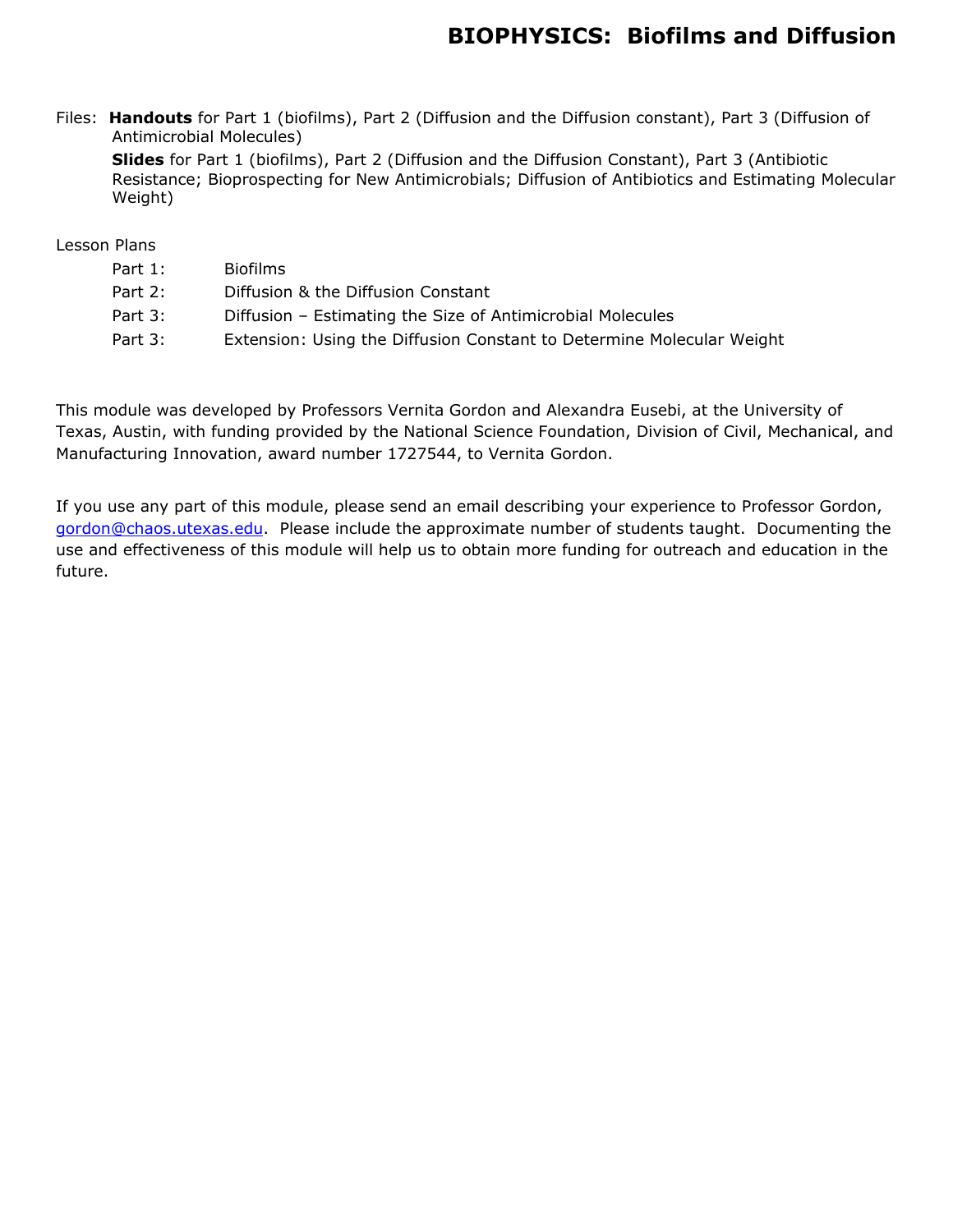| Vernita Gordon, PhD - Associate Professor, University of Texas at Austin, Center for Non-<br>Author<br>Linear Dynamics, Department of Physics, Office: RLM 14.206, gordon@chaos.utexas.edu |                                                                                                                                                                                                                                       |  |  |  |
|--------------------------------------------------------------------------------------------------------------------------------------------------------------------------------------------|---------------------------------------------------------------------------------------------------------------------------------------------------------------------------------------------------------------------------------------|--|--|--|
| <b>Driving Questions for the lesson:</b> How do bacteria act in the real world, and what<br>factors impact these behaviors?                                                                |                                                                                                                                                                                                                                       |  |  |  |
| <b>PART 1</b><br><b>Biofilms</b>                                                                                                                                                           | How do bacteria interact with our immune systems?<br>$\bullet$<br>How does the ability to create biofilms affect bacteria resistance to<br>antibiotics?<br>How does natural selection promote adaptation in bacteria?<br>$\bullet$    |  |  |  |
| <b>PART 2</b><br>Diffusion & the<br>Diffusion Constant                                                                                                                                     | What factors affect diffusion of particles in a 3D liquid or biofilm?<br>$\bullet$<br>How do changes to properties of the liquid or diffusing particle affect the<br>$\bullet$<br>diffusion constant?                                 |  |  |  |
| <b>PART 3</b><br>Diffusion of<br>Antibiotics                                                                                                                                               | How can we use mathematical models to describe diffusion constants in real<br>$\bullet$<br>world scenarios?<br>Extension - How can we use diffusion to estimate the size and molecular<br>$\bullet$<br>weight of an unknown molecule? |  |  |  |

**TEKS for lesson:** This lesson was developed as cross curricular and can supplement: Biology, Physics, & Algebra 1

### §112.34. Biology

(4) Science concepts. The student knows that cells are the basic structures of all living things with specialized parts that perform specific functions and that viruses are different from cells. The student is expected to:

(B) investigate and explain cellular processes, including homeostasis and transport of molecules; (7) Science concepts. The student knows evolutionary theory is a scientific explanation for the unity and diversity of life. The student is expected to:

(C) analyze and evaluate how natural selection produces change in populations, not individuals;

(D) analyze and evaluate how the elements of natural selection, including inherited variation, the potential of a population to produce more offspring than can survive, and a finite supply of environmental resources, result in differential reproductive success;

(E) analyze and evaluate the relationship of natural selection to adaptation and to the development of diversity in and among species; and

 (10) Science concepts. The student knows that biological systems are composed of multiple levels. The student is expected to:

(A) describe the interactions that occur among systems that perform the functions of regulation, nutrient absorption, reproduction, and defense from injury or illness in animals;

(11) Science concepts. The student knows that biological systems work to achieve and maintain balance. The student is expected to:

(A) summarize the role of microorganisms in both maintaining and disrupting the health of both organisms and ecosystems; and

(B) describe how events and processes that occur during ecological succession can change populations and species diversity.

 (12) Science concepts. The student knows that interdependence and interactions occur within an environmental system. The student is expected to:

(B) compare variations and adaptations of organisms in different ecosystems;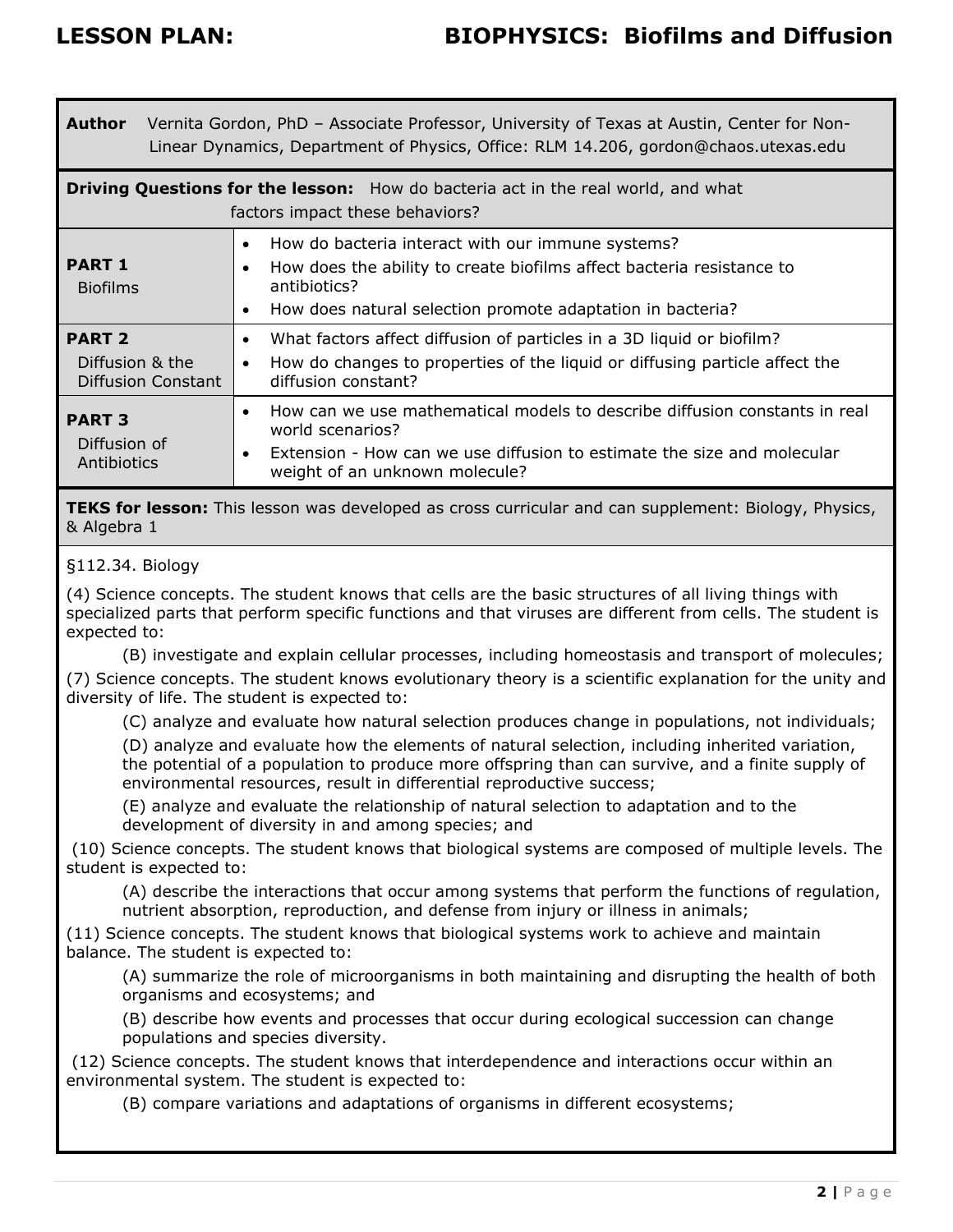§112.39. Physics

(2) Scientific processes. The student uses a systematic approach to answer scientific laboratory and field investigative questions. The student is expected to:

(H) organize, evaluate, and make inferences from data, including the use of tables, charts, and graphs;

(J) express relationships among physical variables quantitatively, including the use of graphs, charts, and equations.

### §111.39. Algebra I

(4) Linear functions, equations, and inequalities. The student applies the mathematical process standards to formulate statistical relationships and evaluate their reasonableness based on real-world data. The student is expected to:

(A) calculate, using technology, the correlation coefficient between two quantitative variables and interpret this quantity as a measure of the strength of the linear association;

(C) write, with and without technology, linear functions that provide a reasonable fit to data to estimate solutions and make predictions for real-world problems.

| Objective/s- Write objective/s<br>The student should be able to:                                                                                                                                                                                                                                                                                                                                                          | <b>Assessment:</b><br>What will you accept as evidence of student<br>progress toward your lesson objective?                                                                                                                                                                                                                                                                                                                                                                                                                                                                                                                                                                                                                               |
|---------------------------------------------------------------------------------------------------------------------------------------------------------------------------------------------------------------------------------------------------------------------------------------------------------------------------------------------------------------------------------------------------------------------------|-------------------------------------------------------------------------------------------------------------------------------------------------------------------------------------------------------------------------------------------------------------------------------------------------------------------------------------------------------------------------------------------------------------------------------------------------------------------------------------------------------------------------------------------------------------------------------------------------------------------------------------------------------------------------------------------------------------------------------------------|
| PART 1:<br>Model the interactions that occur between<br>white blood cells and bacteria (as individual<br>bacterial cells and as a biofilm made up of<br>many aggregated bacteria).<br>Explain the importance of antibiotics.<br>$\bullet$<br>Adaptation through natural selection can<br>$\bullet$<br>impact antibiotic resistance and likely<br>promoted the development of the ability of<br>bacteria to form biofilms. | Part 1<br>Students will have drawn appropriate<br>$\bullet$<br>models for the activity scenarios and<br>articulate the difference between them.<br>Students will explain interactions between<br>bacteria, white blood cells, antibiotics, and<br>biofilms. Students will articulate how the<br>formation of biofilms affects the<br>effectiveness of white blood cells. Students<br>will also articulate their understanding of<br>how bacteria can be antibiotic resistant,<br>and how not taking a full course of<br>antibiotics can be detrimental.<br>Formative Assessment will be happening as<br>$\bullet$<br>the teachers walk around and ask questions<br>to students/groups as they are working<br>through activity or handout. |
| PART <sub>2</sub><br>Model diffusion as an effect of random<br>$\bullet$<br>motions of many individual particles.<br>Explain how changing the motions of<br>$\bullet$<br>individual particles impacts diffusion.<br>Solve an algebraic equation to<br>$\bullet$<br>quantitatively relate diffusion to different<br>parameters that impact particle motion.                                                                | PART <sub>2</sub><br>Students will be able to qualitatively<br>$\bullet$<br>describe how changes in parameters such<br>as temperature and viscosity affect particle<br>motion and how this leads to changes in<br>diffusion.<br>Students will calculate the diffusion<br>$\bullet$<br>constant and particle radius for two given<br>sets of parameters.<br>Students will algebraically manipulate (re-<br>$\bullet$<br>arrange) the equation for the diffusion<br>constant to solve for particle radius, to<br>understand how knowing a particle's<br>diffusion constant can give information<br>about its size.                                                                                                                          |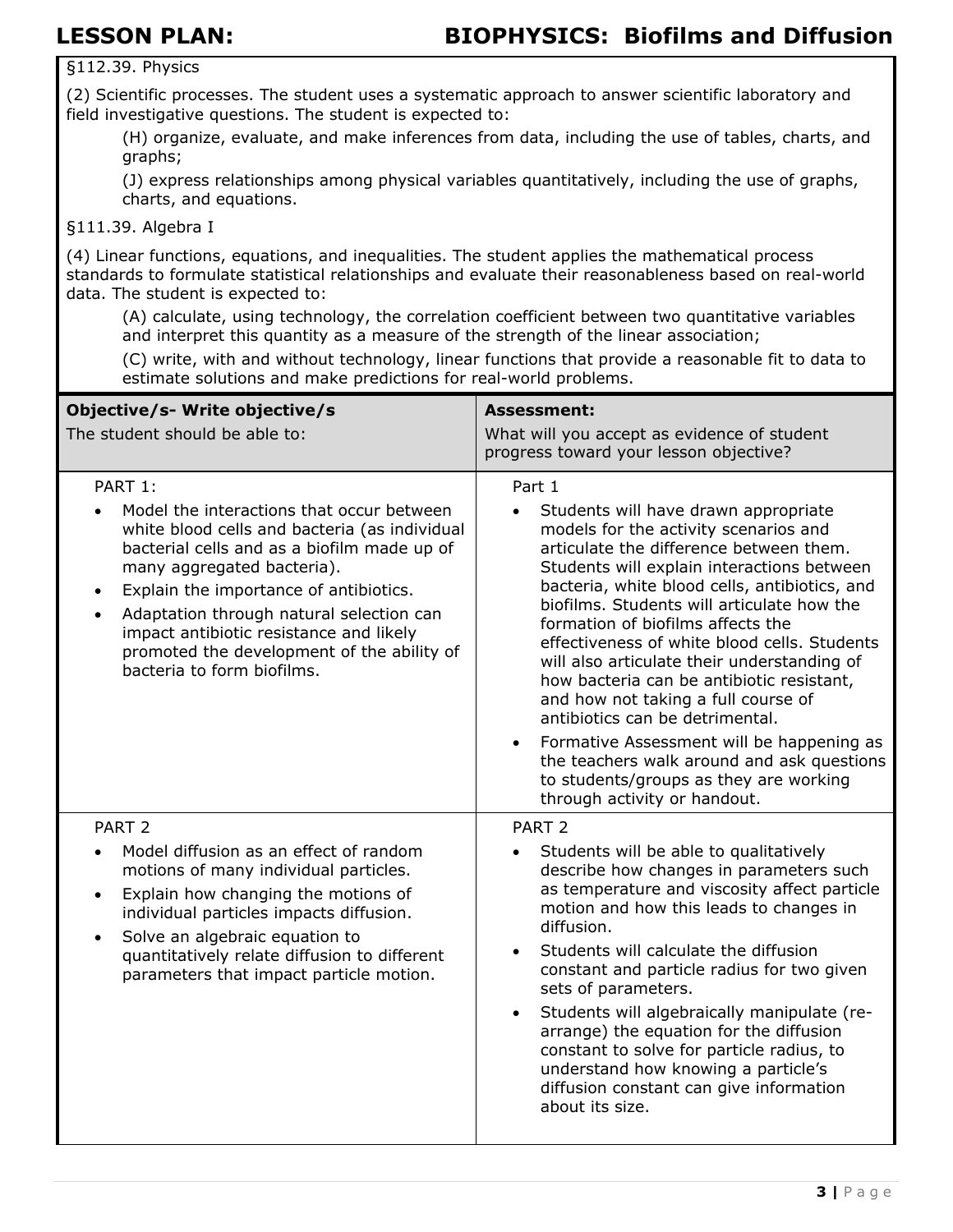|                                                                                                                                                                                                                                                                                                                                                                                                                                                                                                                                                                       | • Formative Assessment will be happening as<br>the teachers walk around and ask questions<br>to students/groups as they are working<br>through activity or handout.                                                                                                                                                                                                                                                                                                                                                                                                                                                                                                               |
|-----------------------------------------------------------------------------------------------------------------------------------------------------------------------------------------------------------------------------------------------------------------------------------------------------------------------------------------------------------------------------------------------------------------------------------------------------------------------------------------------------------------------------------------------------------------------|-----------------------------------------------------------------------------------------------------------------------------------------------------------------------------------------------------------------------------------------------------------------------------------------------------------------------------------------------------------------------------------------------------------------------------------------------------------------------------------------------------------------------------------------------------------------------------------------------------------------------------------------------------------------------------------|
| PART <sub>3</sub><br>Explain the importance of studying<br>$\bullet$<br>antibiotics and how they interact with<br>bacteria.<br>Explain the rise of antibiotic resistance and<br>$\bullet$<br>the consequent need to find new<br>antimicrobials<br>Use scientific method to test compounds for<br>$\bullet$<br>antimicrobial activity by measuring active<br>ingredient diffusion.<br>If the Extension is used, learn to use a<br>$\bullet$<br>multi-step process to fit an algebraic model<br>to data to approximate the size of an<br>unknown antimicrobial molecule | PART <sub>3</sub><br>• Students will effectively articulate how<br>bacteria and antibiotics interact in real<br>world settings and how this leads to the<br>spread of antibiotic resistance.<br>Students will effectively articulate how<br>experimental measurements can be used to<br>determine antibiotic efficacy<br>If the Extension is used, students will be<br>able to determine molecular size by<br>manipulation and use of an algebraic<br>formula, including using this formula to<br>model data<br>Formative Assessment will be happening as<br>the teachers walk around and ask questions<br>to students/groups as they are working<br>through activity or handout. |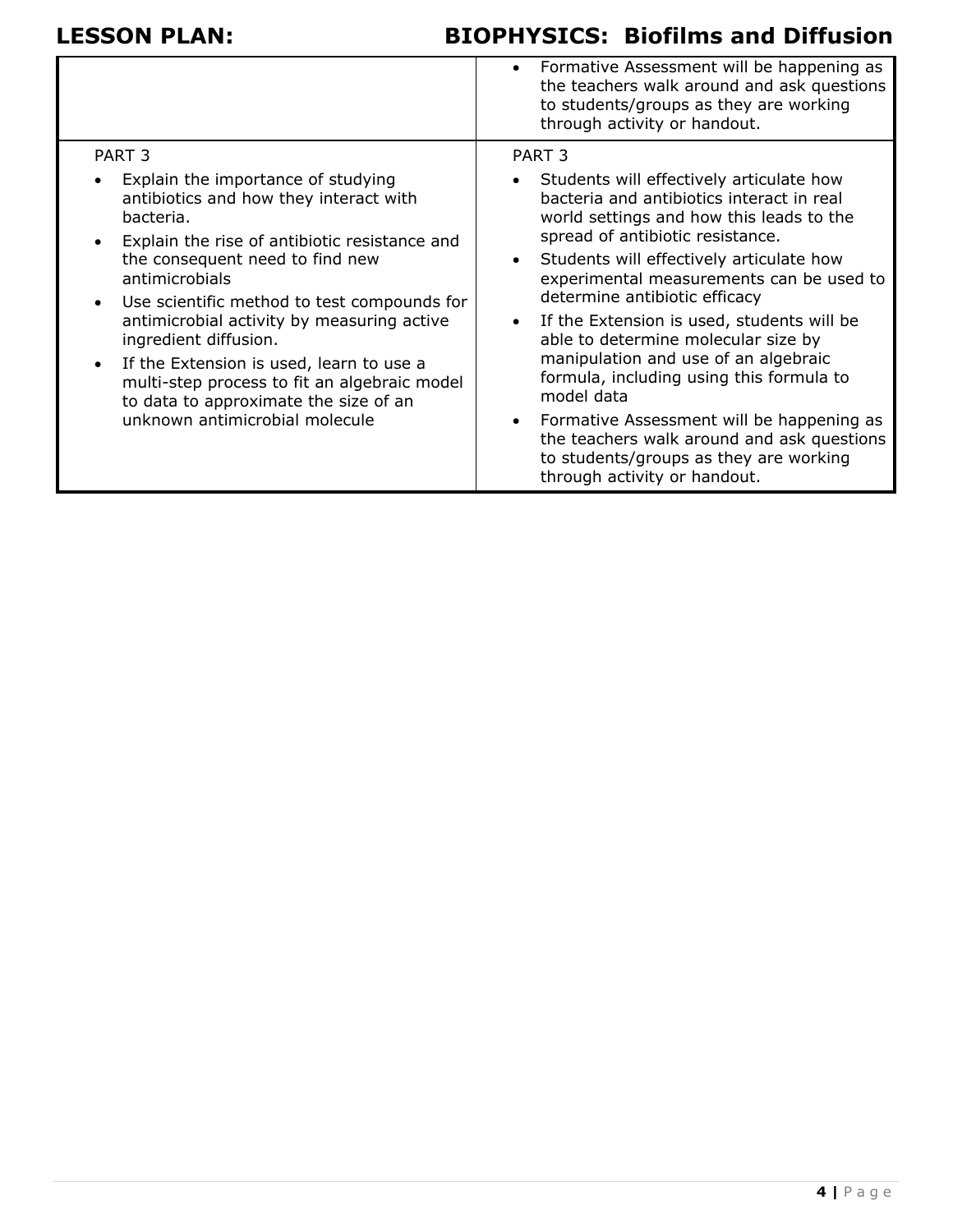### **Engagement: Estimated Time:** 8 minutes

**Overview of Activity:** Guided discussion on bacteria and what students discuss what they know about it.

**Resources Needed:** Giant notepad and markers OR whiteboard and dry erase markers. **Safety Considerations:** None.

| What teacher is doing:                                                                                                                                                                                                                                                                                                                                                                                                                                    | What the student does:                                                                                                                                                                                                                                      | <b>Possible questions to ask</b><br>students and anticipated<br>student response                                                                                                                                                                                                                                                                 |
|-----------------------------------------------------------------------------------------------------------------------------------------------------------------------------------------------------------------------------------------------------------------------------------------------------------------------------------------------------------------------------------------------------------------------------------------------------------|-------------------------------------------------------------------------------------------------------------------------------------------------------------------------------------------------------------------------------------------------------------|--------------------------------------------------------------------------------------------------------------------------------------------------------------------------------------------------------------------------------------------------------------------------------------------------------------------------------------------------|
| The teacher will have students<br>brainstorm "What do we know<br>about bacteria?"<br>The teacher prepares a large<br>page or whiteboard to write<br>students' responses upon.<br>The teacher facilitates students'<br>discussion and invites groups to<br>share their answers.                                                                                                                                                                            | Students share out responses.<br>If desired, or if prompting is<br>needed, this can be done think-<br>pair-share style: Students think<br>about the question on their own,<br>discuss possible answers with a<br>partner, and then share with the<br>class. | What do we know about<br>$\bullet$<br>bacteria?<br>Can make you sick<br>$\overline{\phantom{0}}$<br>Unicellular (one cell)<br>Can be a host<br>$\overline{\phantom{a}}$<br>Can infect a host<br>Prokaryotic<br>Found everywhere<br>$\overline{\phantom{a}}$<br>Not all bacteria are bad<br>How large are bacteria?<br>$\bullet$<br>• Microscopic |
| Teacher guides discussion to<br>include how bacteria are spread,<br>how they are eliminated, and<br>their size.<br>Teacher shows slide with two<br>biofilms: artificial joint with<br>green fuzzy film and hot tub<br>water input pipe (half-blocked<br>with biofilm) and asks students if<br>they can guess what they are<br>looking at.<br>Teacher explains the pictures<br>shown are biofilms and discusses<br>the importance of studying<br>biofilms. | Students guess what the photos<br>show.                                                                                                                                                                                                                     | How do we kill bacteria?<br>Soap/ handwashing<br>Antibiotics<br>Heat<br>Chemicals: bleach, hand<br>sanitizer<br><b>Magic School Bus</b><br>Why do we study bacteria?<br>Biofilm slides:<br>What do you think these are?<br>$\bullet$                                                                                                             |
| <b>NOTE: Slides are available</b><br>with pictures of biofilms and<br>brief introductory facts.                                                                                                                                                                                                                                                                                                                                                           |                                                                                                                                                                                                                                                             |                                                                                                                                                                                                                                                                                                                                                  |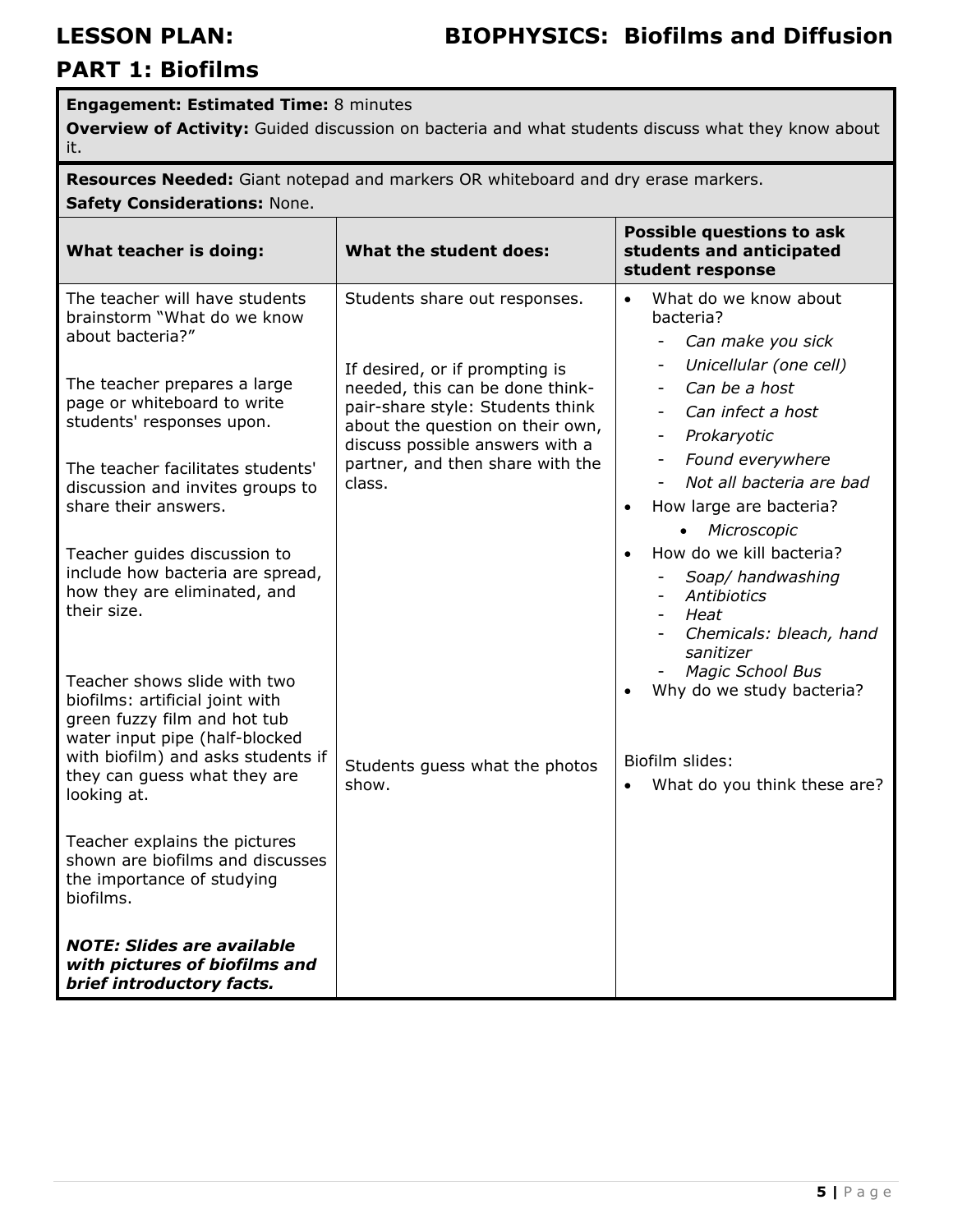### **Exploration: Estimated Time:** 20 min

**Overview of Activity:** Students will act out several scenarios that mimic real-world scenario that include white blood cells, bacteria, biofilms, and antibiotics.

**Resources Needed:** Two hula hoops (for white blood cells), 6 pairs of colorful socks or twelve bandanas/badges. An area that can be cleared of furniture is desirable. (Note: Quantity of resources may need to be adjusted depending on class size.)

Safety Considerations: Basic reminder to students to not run and use common sense with moving around the classroom.

| What teacher is doing:                                                                                                                                                                                                                                                                                                                                                                                                                                                                                                                                                                                                                                                    | What the student does:                                                                                                                                                                                                                                                                                                                                                                                                                        | <b>Possible questions to ask</b><br>students and anticipated<br>student response                                                                                                                                                                                                               |
|---------------------------------------------------------------------------------------------------------------------------------------------------------------------------------------------------------------------------------------------------------------------------------------------------------------------------------------------------------------------------------------------------------------------------------------------------------------------------------------------------------------------------------------------------------------------------------------------------------------------------------------------------------------------------|-----------------------------------------------------------------------------------------------------------------------------------------------------------------------------------------------------------------------------------------------------------------------------------------------------------------------------------------------------------------------------------------------------------------------------------------------|------------------------------------------------------------------------------------------------------------------------------------------------------------------------------------------------------------------------------------------------------------------------------------------------|
| Teacher explains the rules for<br>the scenarios and randomly<br>draws students to be the white<br>blood cells, the pharmacist/<br>doctors, and the bacteria.<br>Teacher reminds students to<br>walk, not run, and to be mindful<br>of not standard classroom safety<br>issues.                                                                                                                                                                                                                                                                                                                                                                                            | Students follow teacher's lead.<br>In general, students that are<br>assigned the role of white blood<br>cell will attempt to eliminate<br>bacteria by "catching" them with<br>hula hoop. Bacteria cells will<br>walk around randomly. Doctor<br>will turn the lights on and off<br>when prompted. Students that<br>can create biofilms will group<br>together. Based on the scenario,<br>some students will sit down<br>when they are caught. |                                                                                                                                                                                                                                                                                                |
| Scenario 1: non-antibiotic-<br>resistant single-cell bacteria<br>Students assigned the role of<br>bacteria (non-biofilm) will walk<br>around randomly. White blood<br>cells will capture bacteria cells<br>(hula hoop). White blood cells<br>can deliberately walk toward<br>bacteria (this mimics what white<br>blood cells do when they<br>chemotax toward bacteria),<br>although bacteria aren't allowed<br>to deliberately move to avoid<br>them.<br>Those that are engulfed by white<br>blood cells will sit on the floor.<br>Teacher prompts doctors to turn<br>on/off lights to indicate<br>administration of antibiotics; all<br>bacteria will fall to the floor. | <b>Scenario 1:</b> When lights are<br>turned on/off by doctor, all non-<br>antibiotic resistant bacteria will<br>fall to the floor.                                                                                                                                                                                                                                                                                                           | <b>Scenario 1:</b><br>Why are the bacteria not<br>allowed to run away from the<br>white blood cells?<br>In real life they don't run<br>away from white blood<br>cells.<br>Why do all the bacteria cells<br>die when antibiotics are<br>given?<br>Antibiotics are designed<br>to kill bacteria. |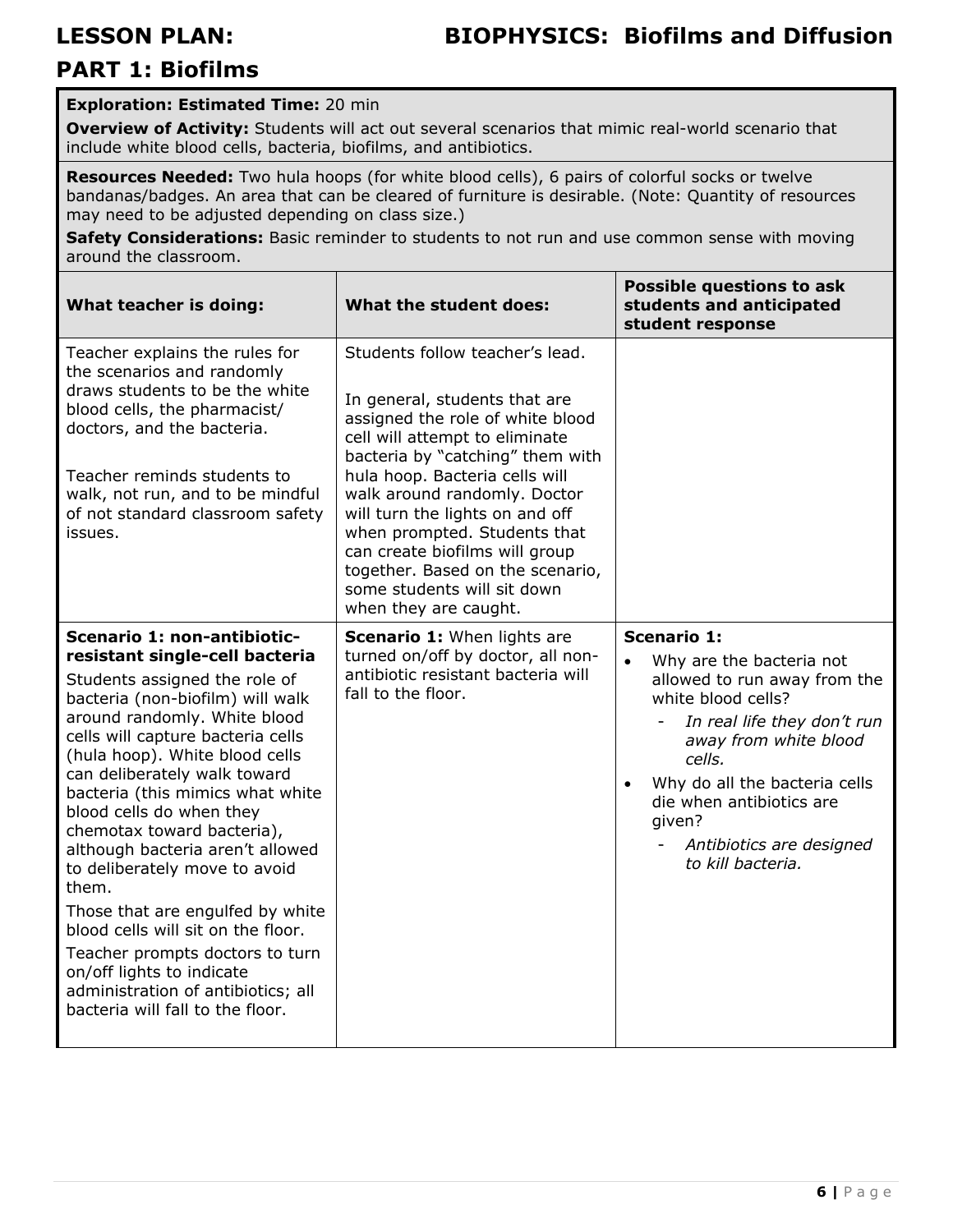| Scenario 2: non-antibiotic-<br>resistant bacteria that can<br>form a biofilm<br>Students assigned the role of<br>bacteria will walk around<br>randomly. Bacteria cells that can<br>form a biofilm will group<br>together when they bump into<br>each other and stop moving.<br>Students forming biofilms should<br>make tight clusters, not side-by-<br>side chains. Suggest they stand<br>back to back if they are<br>uncomfortable forming a cluster.<br>White blood cells will capture<br>bacteria cells (hula hoop). Those<br>that are engulfed by white blood<br>cells will sit on the floor. Biofilms<br>that are too large to be engulfed<br>(> 2 students) will remain and<br>continue to grow.<br>Teacher prompts doctors to turn<br>on/off lights; all bacteria at the<br>outer edge of biofilm will fall to<br>the floor. Bacteria in center of<br>biofilm will remain.                                                                                                                                                                         | <b>Scenario 2: Similar start to last</b><br>scenario. Single bacteria can be<br>engulfed. Bacteria cells that can<br>form a biofilm will group<br>together. Biofilms cannot be<br>engulfed if the hula hoop can't<br>fall to the floor around the<br>"bacterium" - this is one reason<br>the cluster needs to be tight.<br>When lights are turned on/off by<br>doctor or pharmacist, all single<br>bacteria (non-biofilm) will fall to<br>the floor. Bacteria on the outer<br>edges of biofilm will fall to floor.<br>Central biofilm bacteria remain. | <b>Scenario 2:</b><br>What happens once the<br>$\bullet$<br>bacteria group together to<br>form a biofilm?<br>White blood cells couldn't<br>destroy them.<br>How did the bacteria in the<br>$\bullet$<br>biofilm respond to<br>antibiotics?<br>Central bacteria didn't<br>die.                                                                                                                                                                                                                                                                                                                                                                                                                                                                               |
|------------------------------------------------------------------------------------------------------------------------------------------------------------------------------------------------------------------------------------------------------------------------------------------------------------------------------------------------------------------------------------------------------------------------------------------------------------------------------------------------------------------------------------------------------------------------------------------------------------------------------------------------------------------------------------------------------------------------------------------------------------------------------------------------------------------------------------------------------------------------------------------------------------------------------------------------------------------------------------------------------------------------------------------------------------|--------------------------------------------------------------------------------------------------------------------------------------------------------------------------------------------------------------------------------------------------------------------------------------------------------------------------------------------------------------------------------------------------------------------------------------------------------------------------------------------------------------------------------------------------------|-------------------------------------------------------------------------------------------------------------------------------------------------------------------------------------------------------------------------------------------------------------------------------------------------------------------------------------------------------------------------------------------------------------------------------------------------------------------------------------------------------------------------------------------------------------------------------------------------------------------------------------------------------------------------------------------------------------------------------------------------------------|
| Scenario 3: antibiotic-<br>resistant and antibiotic-<br>susceptible single cell<br>bacteria<br>Students assigned the role of<br>non-resistant and resistant<br>bacteria will walk around<br>randomly. Antibiotic-resistant<br>bacteria are given a sock to wear<br>on their arm to set them apart.<br>White blood cells will capture<br>bacteria cells (hula hoop). Those<br>that are engulfed by white blood<br>cells will sit on the floor.<br>Teacher prompts doctors to turn<br>on/off lights to indicate<br>administration of antibiotics; all<br>non-antibiotic resistant bacteria<br>will fall to the floor. Antibiotic<br>resistant bacteria will remain.<br>Teacher tells student to "freeze"<br>the simulation and discusses<br>how bacteria reproduce via<br>mitosis; by splitting from one<br>cell into two genetically identical<br>daughter cells. Teacher then<br>calls upon students that have<br>been eliminated to rejoin the<br>scenario as the second daughter<br>cell for the antibiotic-resistant<br>bacteria still standing (giving | <b>Scenario 3: Students assigned</b><br>the role of bacteria will walk<br>around randomly. Antibiotic<br>resistant bacteria have socks on<br>their hands. Those that are<br>engulfed by white blood cells will<br>sit on the floor. When lights are<br>turned on/off by doctor, all<br>antibiotic-susceptible bacteria<br>(without socks) fall to the floor.<br>Antibiotic resistant bacteria (with<br>socks) will reproduce (signified<br>by adding one student with a<br>sock (bacteria) for each one still<br>standing.                             | <b>Scenario 3:</b><br>How is this scenario<br>$\bullet$<br>different?<br>Bacteria with socks don't<br>die.<br>What do you think will<br>$\bullet$<br>happen to the host?<br>The bacteria will grow,<br>and the host will get<br>sicker.<br>How do the bacteria adapt?<br>$\bullet$<br>More and more bacteria<br>are antibiotic resistant.<br>How do bacteria reproduce?<br>$\bullet$<br>What will happen to the cells<br>that are antibiotic resistant<br>over time?<br>They split in two<br>(mitosis).<br>The cells that resist<br>antibiotics will have more<br>descendants, so the<br>population of bacteria<br>becomes most or all<br>antibiotic-resistant<br>Doctors usually prescribe<br>antibiotics for ten days. What<br>happens if you stop taking |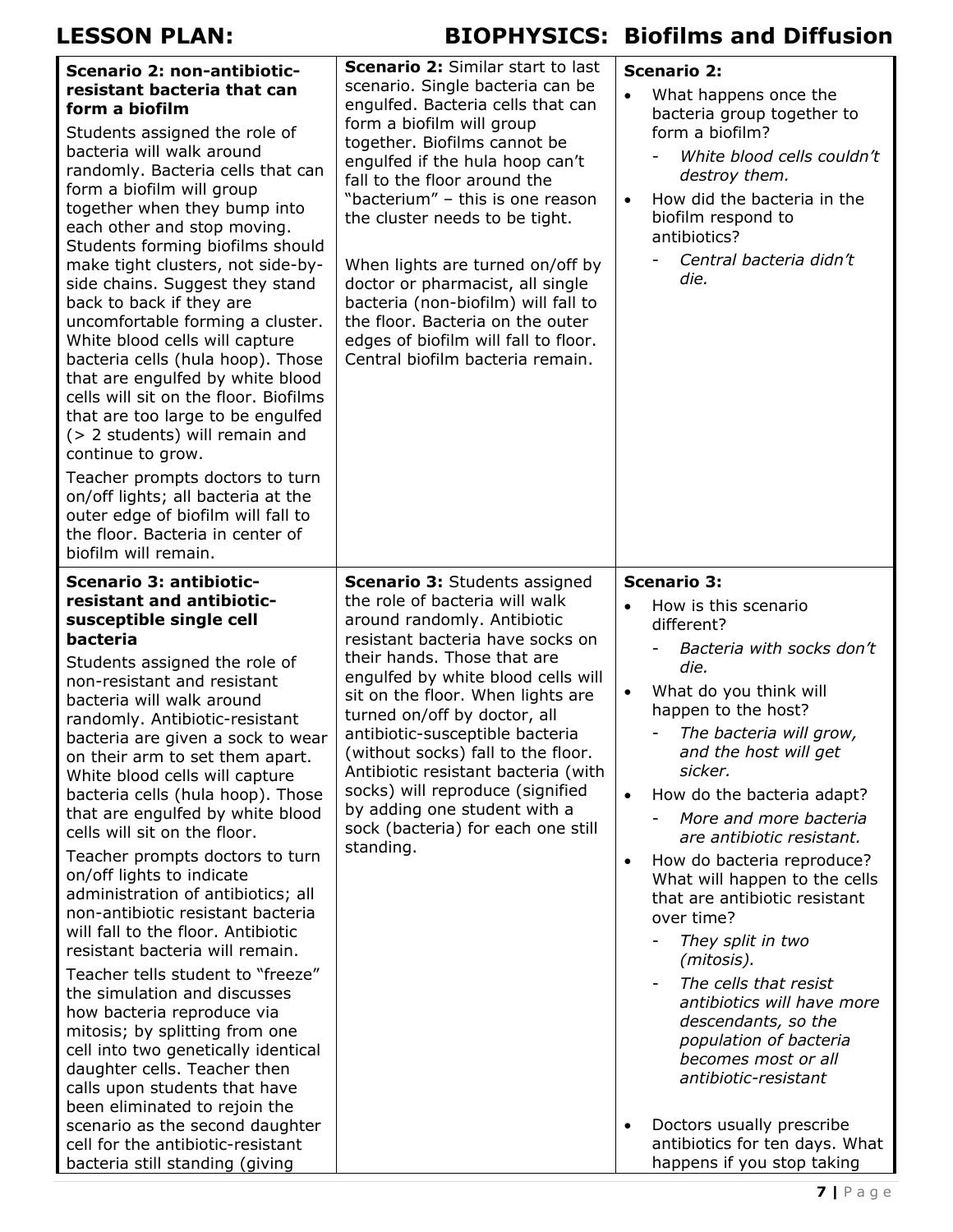| each a sock). The simulation<br>then resumes for a few more<br>seconds for students to see how<br>the population has changed.<br>Teacher prompts students to<br>hypothesize what happens if you<br>stop taking antibiotics before the<br>entire course is taken. Teacher<br>prompts students to hypothesize<br>about what happens over time to<br>the host.                                                                                                                                                                                                                                                                                                                                                                                                                                                                                                                                                                                                                                                                                                                                                                                                                                                                                                                                                                                                                                                                         |                                                                                                                                                                                                                                                                                                                                                                                                                                                                                                                                                                                                                                                                                                                                                                              | them? How is this different<br>from Scenario 1?<br>If you don't take the full<br>course of antibiotics you<br>can get sick again.<br>Now, antibiotics won't<br>work as well because the<br>population of bacteria<br>infecting you is antibiotic-<br>resistant.                                                                                                                                                                                                                                            |
|-------------------------------------------------------------------------------------------------------------------------------------------------------------------------------------------------------------------------------------------------------------------------------------------------------------------------------------------------------------------------------------------------------------------------------------------------------------------------------------------------------------------------------------------------------------------------------------------------------------------------------------------------------------------------------------------------------------------------------------------------------------------------------------------------------------------------------------------------------------------------------------------------------------------------------------------------------------------------------------------------------------------------------------------------------------------------------------------------------------------------------------------------------------------------------------------------------------------------------------------------------------------------------------------------------------------------------------------------------------------------------------------------------------------------------------|------------------------------------------------------------------------------------------------------------------------------------------------------------------------------------------------------------------------------------------------------------------------------------------------------------------------------------------------------------------------------------------------------------------------------------------------------------------------------------------------------------------------------------------------------------------------------------------------------------------------------------------------------------------------------------------------------------------------------------------------------------------------------|------------------------------------------------------------------------------------------------------------------------------------------------------------------------------------------------------------------------------------------------------------------------------------------------------------------------------------------------------------------------------------------------------------------------------------------------------------------------------------------------------------|
| Scenario 4: selective<br>advantage of biofilm-forming<br>ability<br>Students assigned the role of<br>bacteria will walk around<br>randomly. Some bacteria have<br>socks to indicate that they can<br>make a biofilm. Bacteria cells<br>that can make a biofilm will do<br>so when they bump into each<br>other. White blood cells will<br>capture bacteria cells (hula<br>hoop). Those that are engulfed<br>by white blood cells will sit on<br>the floor. Biofilms that are too<br>large to be engulfed $(> 2)$<br>students) will remain and<br>continue to grow.<br>Teacher prompts doctors to turn<br>on/off lights; bacteria at the<br>outer edge of the biofilm will fall<br>to the floor. Bacteria not on the<br>edge of the biofilm will remain.<br>The bacteria on the new outer<br>edge of the biofilm will and then<br>reproduce (add an additional<br>"biofilm capable" student to the<br>simulation for each; with sock).<br>The innermost bacteria of the<br>biofilm will not reproduce.<br>Teacher allows simulation to<br>resume for a few more seconds<br>to allow students to visualize the<br>population change.<br>Teacher prompts students to<br>hypothesize about the long-term<br>results of the system.<br><b>Note: Make sure students</b><br>don't confuse the "sock"<br>indicator to mean they are<br>antibiotic resistant. In this<br>scenario the sock indicates<br>which bacteria can make<br>biofilms. | <b>Scenario 4: Students assigned</b><br>the role of bacteria will walk<br>around randomly. Those that<br>have the ability to make a<br>biofilm will have socks on their<br>hands. If such students bump<br>into each other, they will stick<br>together as a group to form a<br>biofilm. Those that are engulfed<br>by white blood cells will sit on<br>the floor. Those that are too<br>large to be engulfed will continue<br>to stay active. When the lights<br>are turned off/on by the doctor,<br>all single bacteria. Bacteria on<br>the outer edge of the biofilm will<br>also fall to floor. Those in the<br>center of the biofilm will remain.<br>Remaining bacteria will<br>reproduce, by adding one<br>student (with sock to indicate<br>biofilm-forming ability). | <b>Scenario 4:</b><br>How is this scenario<br>$\bullet$<br>different?<br>What do you think will<br>$\bullet$<br>eventually happen to the<br>host?<br>Why are bacteria in the<br>center of the biofilm less<br>likely to die, even if they are<br>not antibiotic-resistant?<br>The antibiotics can't reach<br>them.<br>Why are the bacteria in the<br>$\bullet$<br>innermost center of the<br>biofilm less likely to<br>reproduce?<br>The oxygen and food they<br>need to grow can't get to<br>them easily. |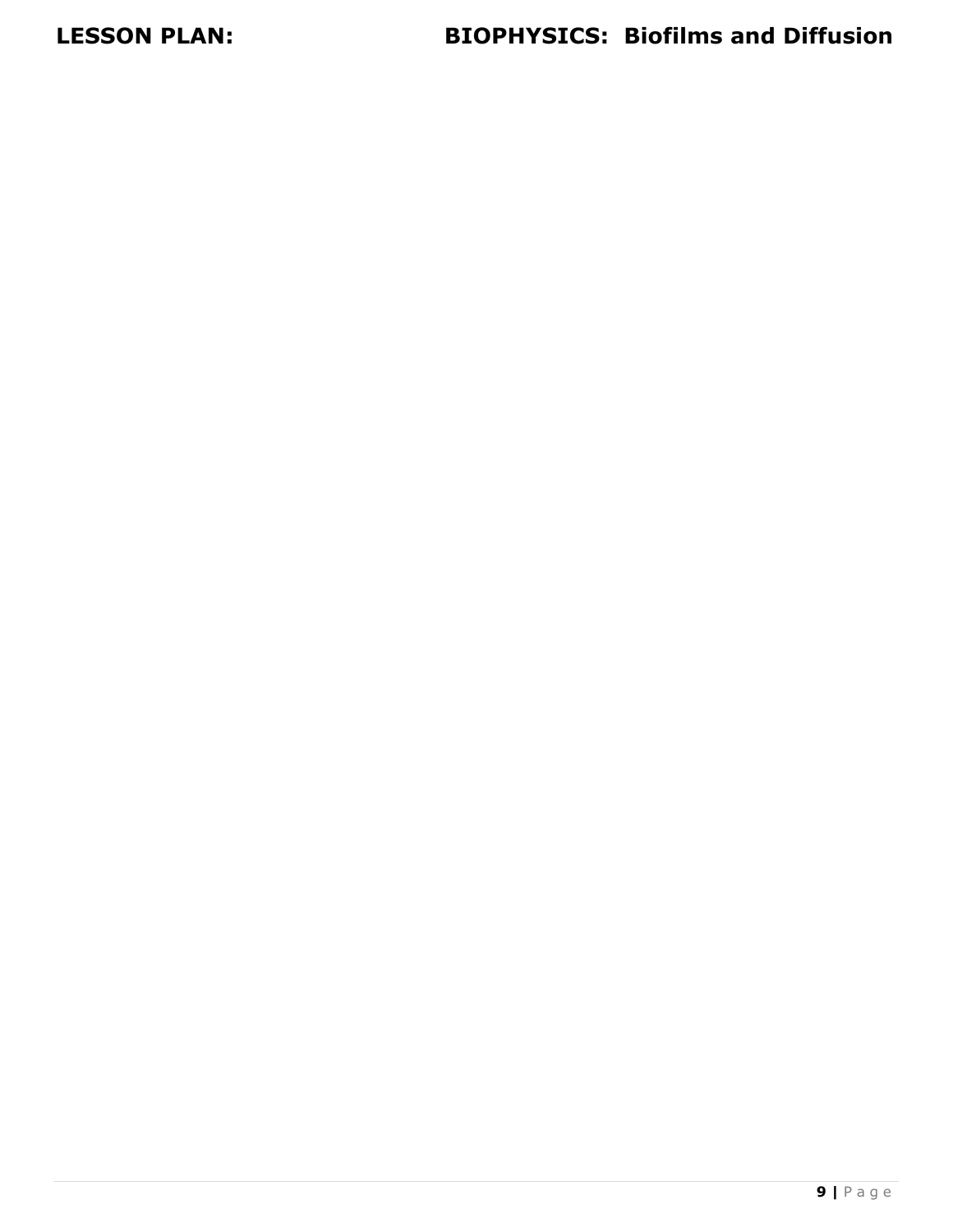| <b>Explanation: Estimated Time: 20 min</b> |  |  |  |
|--------------------------------------------|--|--|--|
|--------------------------------------------|--|--|--|

**Overview of Activity:** Students will draw models of the different scenarios and discuss the similarities and differences between them.

**Resources Needed:** Guided notes page for biofilm scenario model, or poster paper and markers. **Safety Considerations:** None.

| What teacher is doing:                                                                                                                                                                        | What the student does:                                                                             | <b>Possible questions to ask</b><br>students and anticipated<br>student response                                                             |
|-----------------------------------------------------------------------------------------------------------------------------------------------------------------------------------------------|----------------------------------------------------------------------------------------------------|----------------------------------------------------------------------------------------------------------------------------------------------|
| Teacher passes out worksheets<br>and prompts students to fill in<br>models on worksheet.                                                                                                      | Students follow teachers lead.<br>Students discuss the different<br>scenarios and discuss the best | Scenario 1:<br>Can someone summarize<br>$\bullet$<br>what happened in scenario<br>1?                                                         |
| Teacher asks students to<br>summarize each scenario and<br>asks students how they would<br>draw each portion of the<br>individual scenario. Teacher calls<br>on students to create one on the | way to create their models<br>before generating their and<br>generates their own.                  | White blood cells<br>destroyed bacteria.<br>What would be the best way<br>to model this?<br>We cross out the ones                            |
| overhead.                                                                                                                                                                                     |                                                                                                    | that are killed, or color<br>them in to indicate they<br>are dead.                                                                           |
| Additional option would be to                                                                                                                                                                 |                                                                                                    | Scenario 2:                                                                                                                                  |
| separate the class into four<br>groups and have each group<br>create a poster of their scenario,<br>modeling the situation and<br>results.                                                    |                                                                                                    | What happens once the<br>bacteria group together to<br>form a biofilm? How is this<br>different than Scenario 1?                             |
| <b>NOTE: It may be best to</b>                                                                                                                                                                |                                                                                                    | The white blood cells<br>couldn't kill the biofilm<br>because it was too big.                                                                |
| complete the models and<br>discussion in two portions;<br>after scenarios 1 & 2, and<br>then again after scenarios 3                                                                          |                                                                                                    | The bacteria in the biofilm<br>continued to live and<br>grow.                                                                                |
| & 4.                                                                                                                                                                                          |                                                                                                    | Scenario 3:                                                                                                                                  |
|                                                                                                                                                                                               |                                                                                                    | How is this different than<br>Scenarios 1 and 2?                                                                                             |
|                                                                                                                                                                                               |                                                                                                    | The antibiotic-resistant<br>bacteria didn't die when<br>the lights came on.                                                                  |
|                                                                                                                                                                                               |                                                                                                    | The antibiotic-resistant<br>bacteria reproduced, so<br>the population of bacteria<br>became more antibiotic-<br>resistant.                   |
|                                                                                                                                                                                               |                                                                                                    | Scenario 4:                                                                                                                                  |
|                                                                                                                                                                                               |                                                                                                    | How is this different than<br>Scenarios 1, 2, and 3?                                                                                         |
|                                                                                                                                                                                               |                                                                                                    | The bacteria that could<br>make a biofilm continued<br>to reproduce, so there was<br>a shift in the population's<br>biofilm-forming ability. |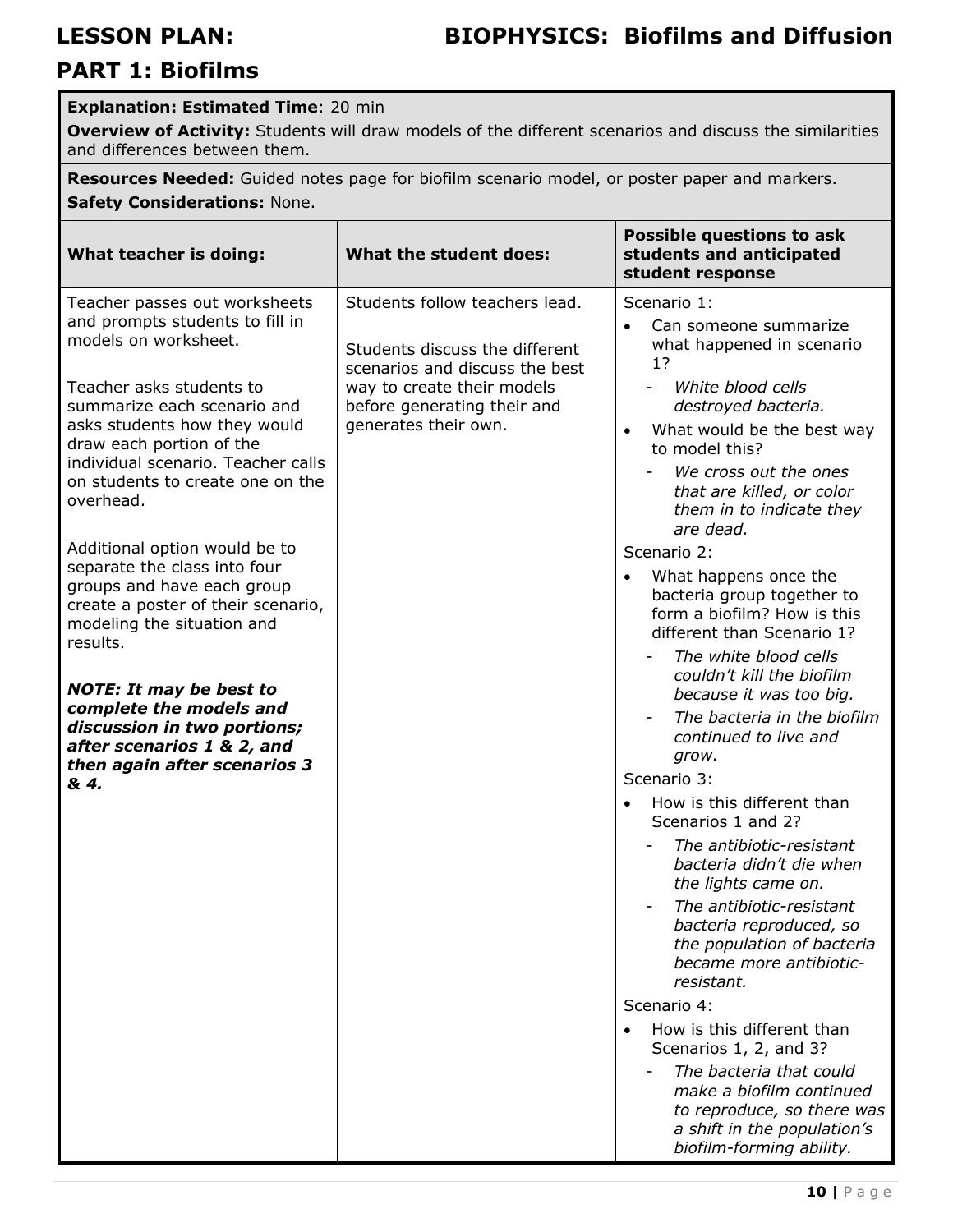| <b>Evaluation</b><br><b>Overview of Activity:</b>                                                                                                                                                      |                                                                                  |                                                                           |  |
|--------------------------------------------------------------------------------------------------------------------------------------------------------------------------------------------------------|----------------------------------------------------------------------------------|---------------------------------------------------------------------------|--|
| <b>Safety Considerations: None.</b>                                                                                                                                                                    | Resources Needed: Giant notepad and markers OR whiteboard and dry erase markers. |                                                                           |  |
| What teacher is doing:                                                                                                                                                                                 | What the student does:                                                           | Possible questions to ask<br>students and anticipated<br>student response |  |
| Throughout the lesson and<br>activity, teacher uses formative<br>assessments to determine how<br>much students are<br>understanding and if they are<br>grasping the new concepts.                      |                                                                                  |                                                                           |  |
| Summative assessment is<br>completed by evaluating the<br>student work products<br>(generated models and the<br>response on the guided<br>notes/handouts), as well as the<br>post-activity discussion. |                                                                                  |                                                                           |  |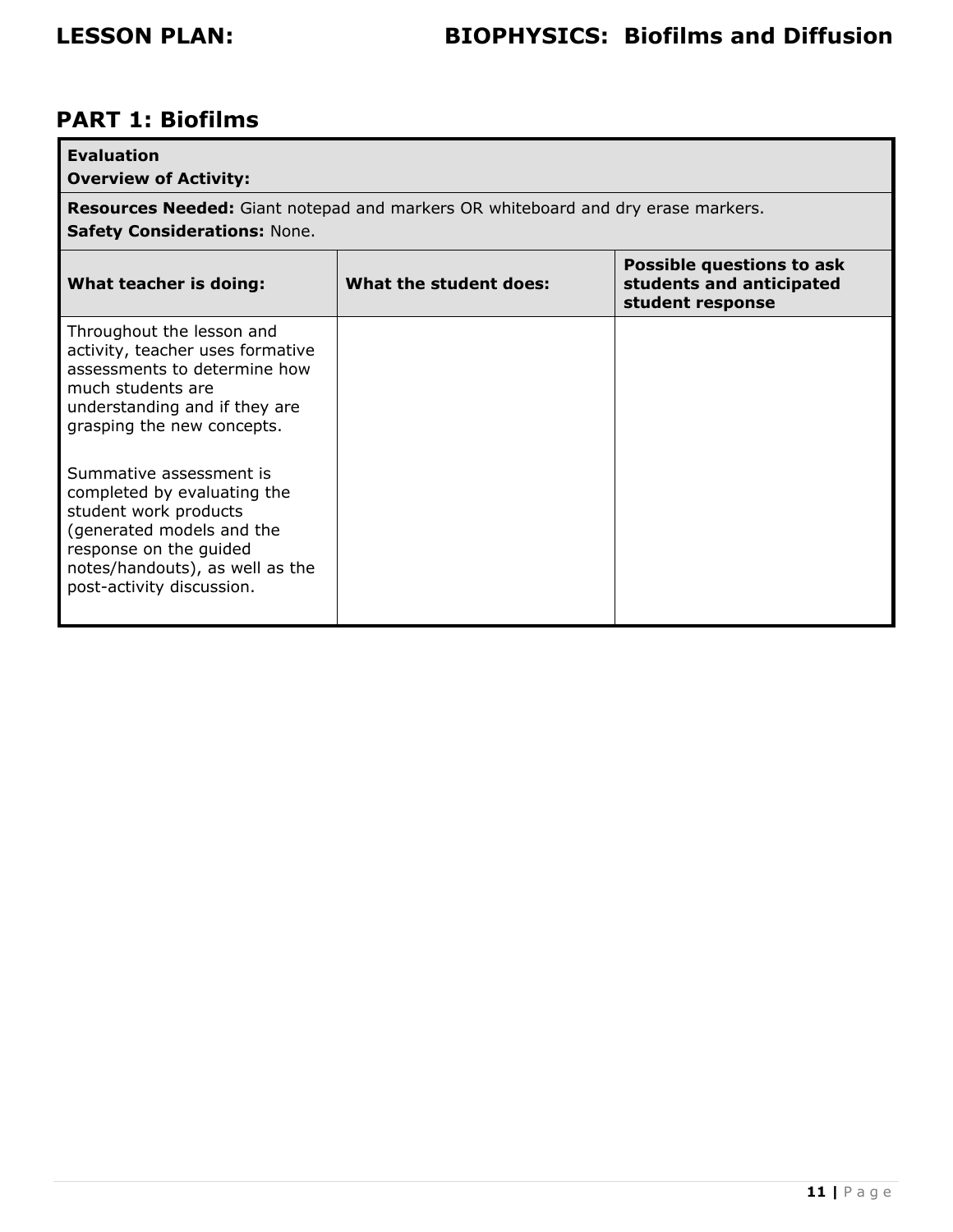### **Elaboration: Estimated time:** 5 minutes

**Overview of Activity: Whole class discussion** 

**Resources Needed:** Guided notes page for biofilm scenario model, or poster paper notepad and markers.

**Safety Considerations:** Basic reminder to students to not run and use common sense with moving around the classroom.

| What teacher is doing:                                                                                                                                                                                                                                      | What the student does:                          | <b>Possible questions to ask</b><br>students and anticipated<br>student response                                                                                                                                                                                                                                                                                                                                                                                                                                                                                                                                                                   |
|-------------------------------------------------------------------------------------------------------------------------------------------------------------------------------------------------------------------------------------------------------------|-------------------------------------------------|----------------------------------------------------------------------------------------------------------------------------------------------------------------------------------------------------------------------------------------------------------------------------------------------------------------------------------------------------------------------------------------------------------------------------------------------------------------------------------------------------------------------------------------------------------------------------------------------------------------------------------------------------|
| Teacher leads discussion on<br>where we see biofilms in the real<br>world, and the importance of<br>studying them. Teacher asks<br>students to brainstorm questions<br>they have about biofilms and<br>discusses ways these questions<br>could be answered. | Students actively participate in<br>discussion. | Where else do we see<br>$\bullet$<br>biofilms in real life?<br>Teeth<br>Pond surface<br>- Mucus that has been<br>expelled (coughing)<br>Now that you have thought<br>about how bacteria behave,<br>what questions do you think<br>scientists have when<br>studying biofilms? What<br>kinds of experiments could<br>they preform to investigate<br>these issues?<br>How do you think<br>understanding the chemical<br>or physical properties of<br>biofilms could help us?<br>Do you think all biofilms have<br>the same thickness?<br>How might biofilms differ<br>based on location? For<br>example, in a hot tub<br>drainpipe vs. on your teeth? |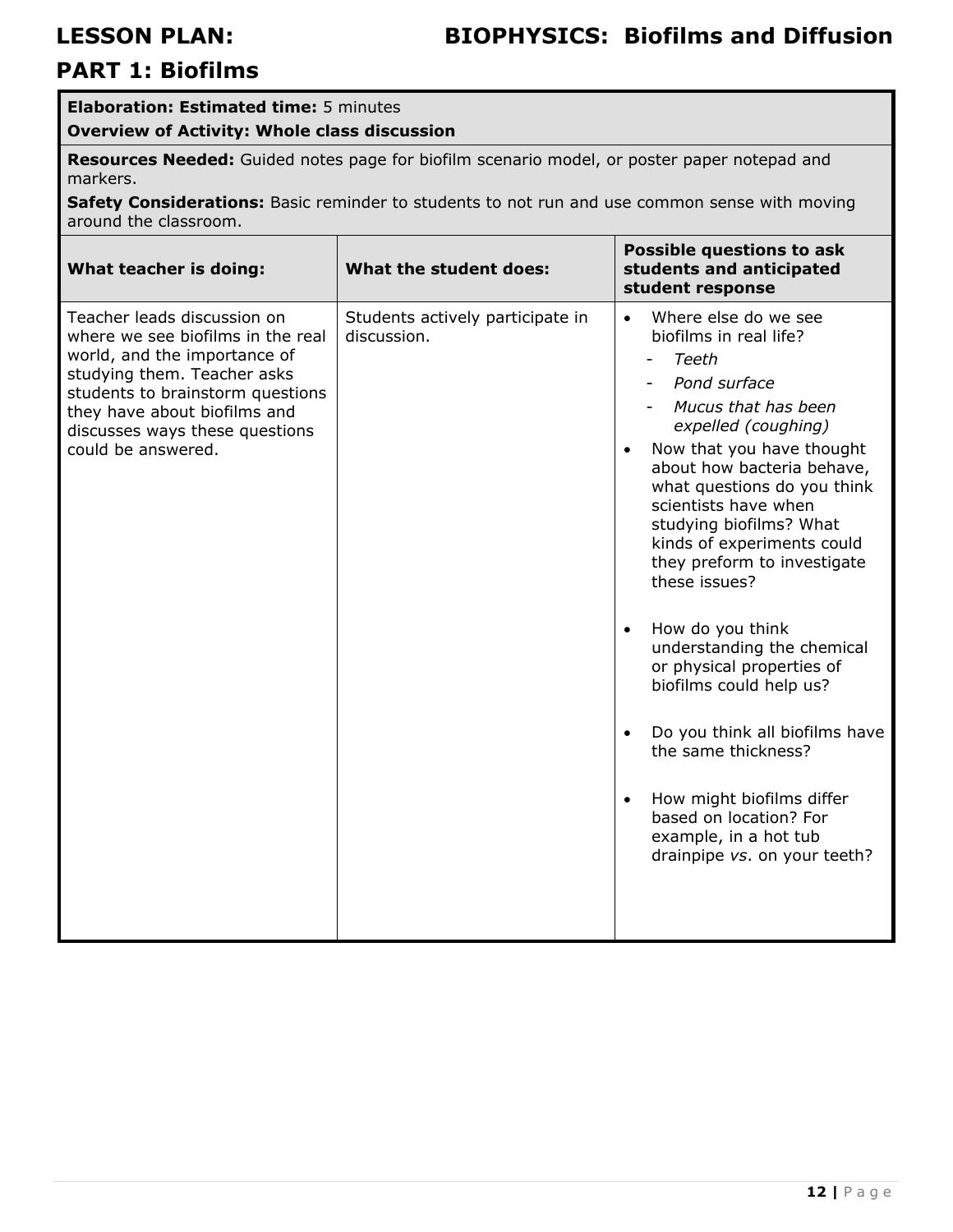mi

## **PART 2: Diffusion & the Diffusion Constant**

### **Engagement: Estimated Time:** 8 minutes

**Overview of Activity:** The students discuss what they know about how molecules or very small particles move in a fluid.

**Resources Needed:** Giant notepad and markers OR whiteboard and dry erase markers. **Safety Considerations:** None.

| What teacher is doing:                                                                                                                                  | What the student<br>does:                                                         | <b>Anticipated</b><br>student response                                                             |
|---------------------------------------------------------------------------------------------------------------------------------------------------------|-----------------------------------------------------------------------------------|----------------------------------------------------------------------------------------------------|
| Guided discussion:<br>Why do you think bacteria on the outside of the<br>biofilm are killed by antibiotics but not those on the                         | Students share out<br>responses.                                                  | Initial guided<br>$\bullet$<br>discussion<br>questions:                                            |
| inside?<br>Why do you think bacteria on the outside of the<br>$\bullet$<br>biofilm reproduce but not those on the inside?                               | If desired, or if<br>prompting is needed,<br>this can be done<br>think-pair-share | Antibiotics<br>have an easier<br>time getting to<br>the outside of<br>the biofilm.                 |
| Teacher writes responses on whiteboard or notepad,<br>brainstorming-style.                                                                              | style: Students think<br>about the question<br>on their own, discuss              | Bacteria on the<br>outside of the                                                                  |
| Follow-up questions:<br>How do molecules move in water or another fluid?<br>Teacher shows video:                                                        | possible answers<br>with a partner, and<br>then share with the<br>class.          | biofilm have<br>room to grow;<br>bacteria on the<br>inside are too<br>crowded.                     |
| Brownian Motion of Particles (several are available on<br>YouTube, including<br>https://www.youtube.com/watch?v=Xscn-QSmFo4<br>and                      | Note: This is a<br>common idea, but it<br>is not really<br>important for biofilm  | Bacteria on the<br>outside of the<br>biofilm have an<br>easier time                                |
| https://www.youtube.com/watch?v=f4mp4TWYfBs)<br>Follow-up questions:<br>What factors do you think influence their movement?                             | growth.                                                                           | getting oxygen<br>and whatever<br>they need to<br>grow.                                            |
|                                                                                                                                                         |                                                                                   | How do molecules<br>$\bullet$<br>move in water or<br>another fluid?<br>Randomly                    |
| Do you think they will move at the same speed if<br>they are in honey or if they are in air?                                                            |                                                                                   | Slowly<br>They jitter<br>around                                                                    |
| <b>NOTE: If this is separated from Part 1 (Biofilms) to</b><br>be done on its own, the first question can be<br>skipped and the one above asked without |                                                                                   |                                                                                                    |
| reference to biofilms.                                                                                                                                  |                                                                                   | What factors do<br>$\bullet$<br>you think<br>influence their<br>movement?<br>The<br>temperature of |
|                                                                                                                                                         |                                                                                   | the fluid.                                                                                         |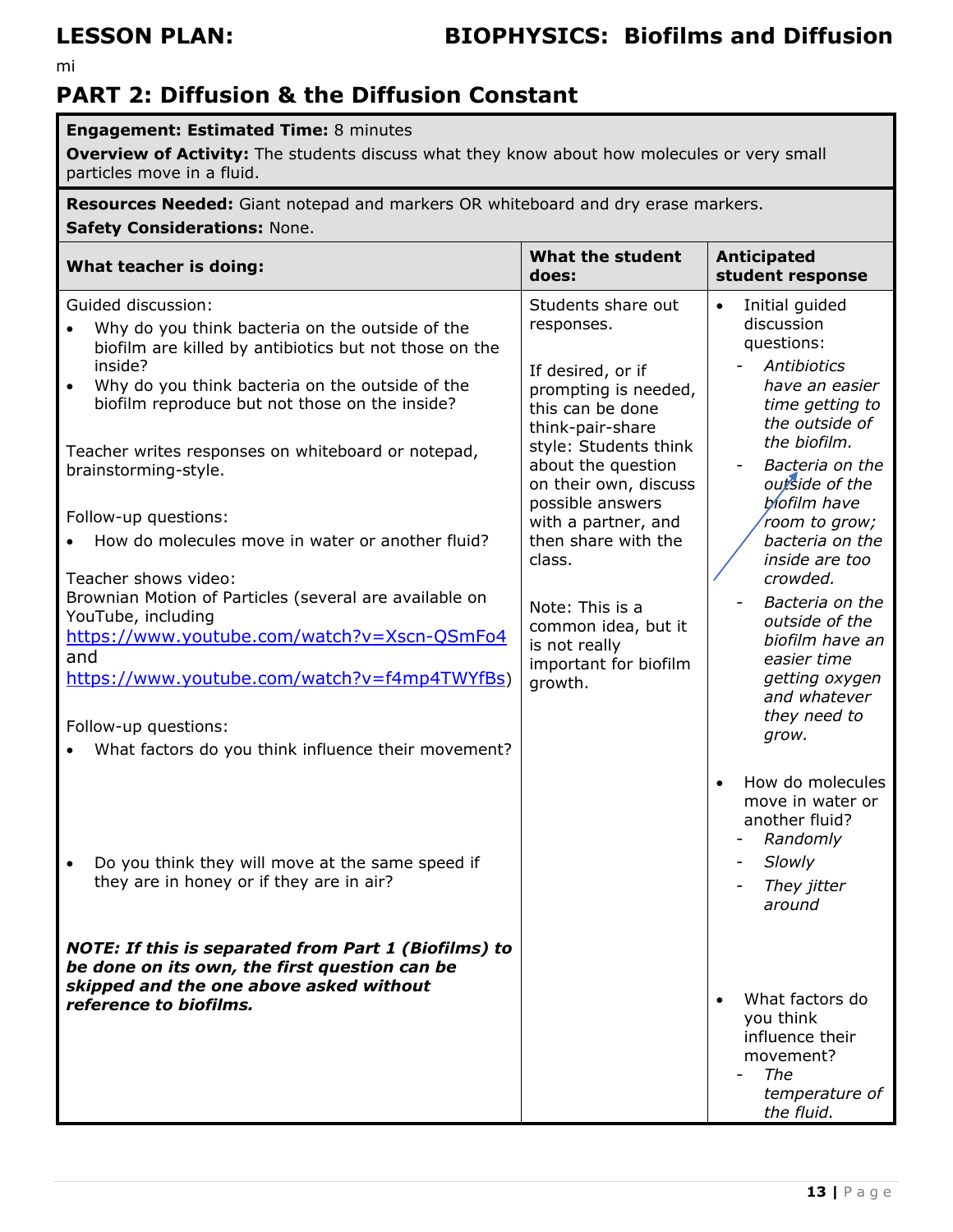|  | How many<br>particles there<br>are.<br>The size of the<br>$\blacksquare$<br>container.                                                                                                                              |
|--|---------------------------------------------------------------------------------------------------------------------------------------------------------------------------------------------------------------------|
|  | Do you think they<br>$\bullet$<br>will move at the<br>same speed if<br>they are in honey<br>or if they are in<br>air?<br>They would<br>$\overline{\phantom{a}}$<br>move slower in<br>honey because<br>it's thicker. |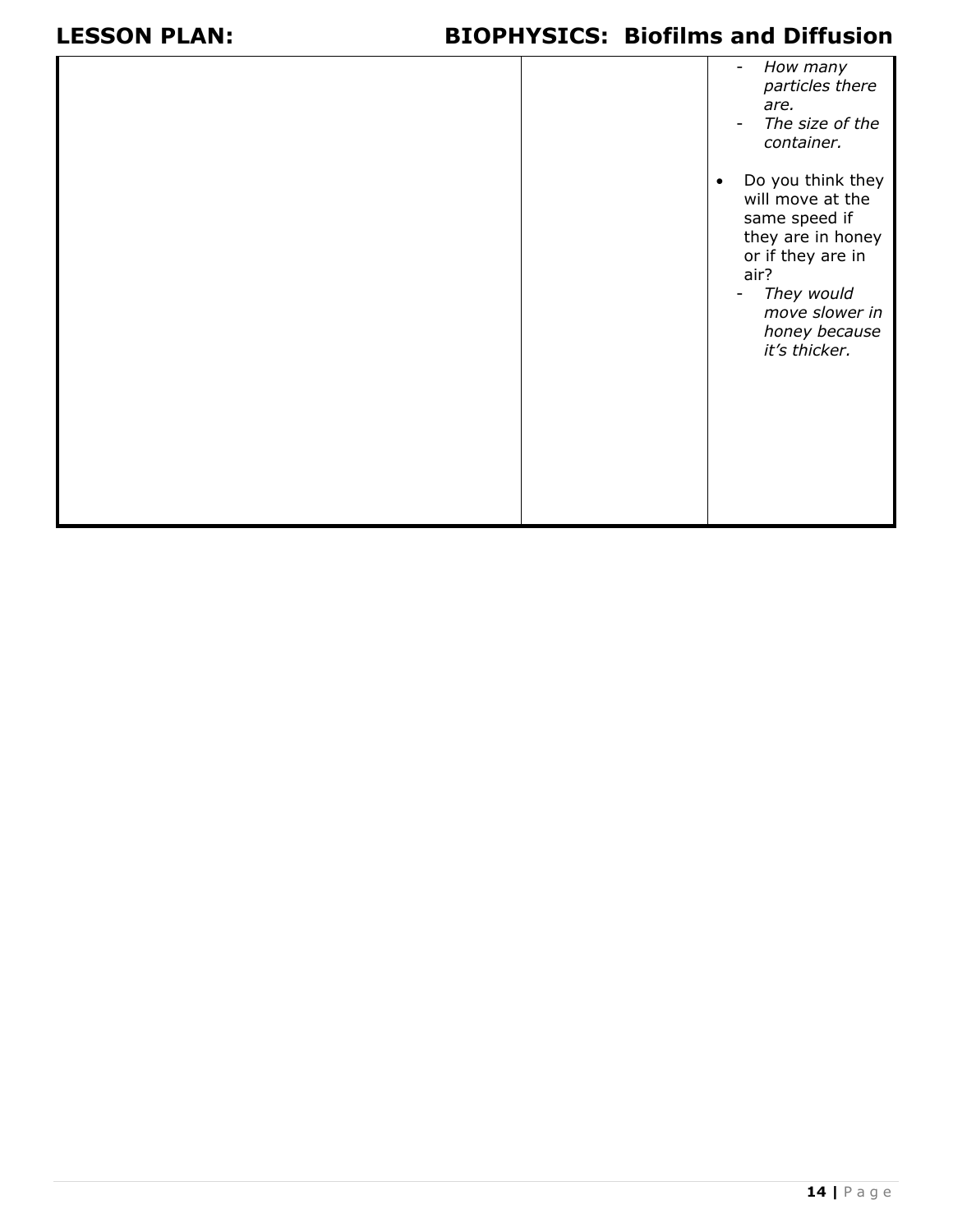## **PART 2: Diffusion & the Diffusion Constant**

### **Exploration: Estimated Time:** 20 min **Overview of Activity:** Students will act out diffusion to demonstrate transport of molecules. **Resources Needed:** None, other than a classroom or another area. An area that can be cleared of furniture is preferable. **Safety Considerations:** Basic reminder to students to not run and use common sense with moving around the classroom. **What teacher is doing: What the student does: Possible questions to ask students and anticipated student response**  Teacher explains the rules for the scenarios. Teacher reminds students to walk, not run, and to be mindful of not standard classroom safety issues. Students follow teacher's lead. **Scenario 1: Diffusion** Students act like diffusing molecules moving about with Brownian motion. The scenario begins with all students tightly clustered in one corner of the room, or another well-defined area (masking tape could be used to mark off a region of the floor). Upon the "go" signal, given by the teacher, students begin to wander in random directions, changing directions after every 1-2 steps. If a student runs into a wall or another student, they "bounce" off and go in another direction. The teacher says "stop" when students are distributed throughout the room. Remind students that their movements are random and not purposeful, like on the Brownian Motion video. **Scenario 1:** When the teacher says "stop" the students stop moving. *NOTE: This seems to be common misconception. While this would cause particles to spread out, it would no longer be Brownian movement of particles or*  **Scenario 1:**  What happened? We started off all bunched *up and then we spread out.*  Why did you all spread out? Were you moving with a plan to spread out? - *No, we were moving randomly with no plan.*  How likely is it that you'd wind up clustered together again? - *Not very likely at all, although it could happen if we waited a very very long time.*  - *"It could happen once in the lifetime of the universe"*  What do you think could change how quickly you spread out? We could walk faster. We could walk slower. We could walk away from *each other on purpose.*  What are ways to change your walking speed? - *Change step size.*  - *Change how often you take steps.*

*diffusion.*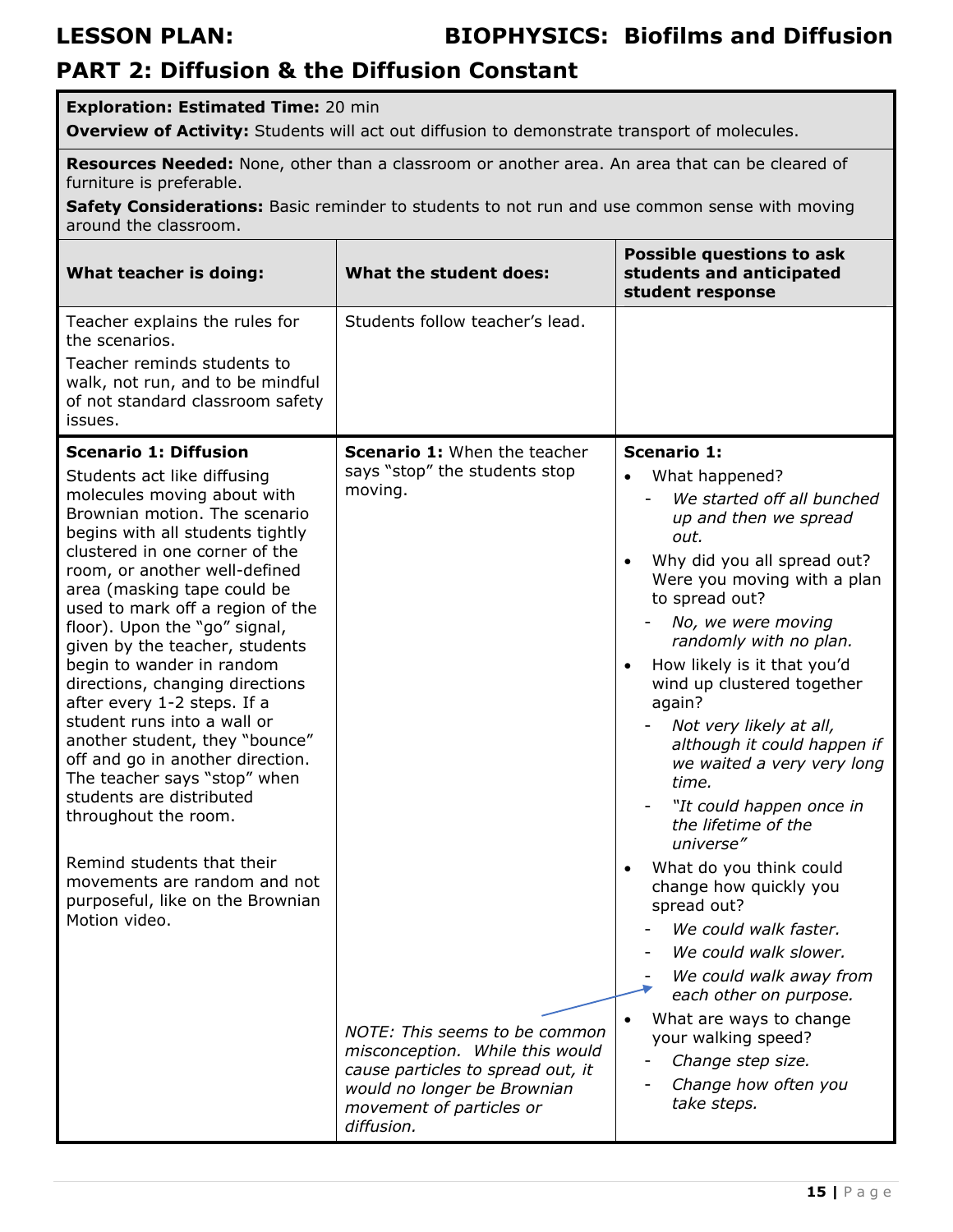| Scenario 2: Diffusion at a<br>different speed<br>Students act like diffusing<br>molecules, with their walking<br>changed in one of the ways<br>suggested in Scenario 1 (bigger<br>or smaller steps; stepping more,<br>or less, frequently). All students<br>should change their steps in the<br>same way, because they are<br>being a population of identical<br>molecules. | <b>Scenario 2:</b> When the teacher<br>says "stop" the students stop<br>moving. | $\bullet$<br>$\bullet$ | <b>Scenario 2:</b><br>What happened?<br>We spread out more<br>quickly/slowly.<br>Why?<br>Each of us was moving<br>more quickly/slowly. |
|-----------------------------------------------------------------------------------------------------------------------------------------------------------------------------------------------------------------------------------------------------------------------------------------------------------------------------------------------------------------------------|---------------------------------------------------------------------------------|------------------------|----------------------------------------------------------------------------------------------------------------------------------------|
| When the students are<br>distributed throughout the room,<br>the teacher says "stop." If<br>students are moving very slowly<br>and not yet distributed<br>throughout the room, the<br>teacher can wait about the same<br>amount of time as in the first<br>scenario and say "stop."<br>If desired, this can be repeated<br>with another way of changing<br>walks.           |                                                                                 |                        |                                                                                                                                        |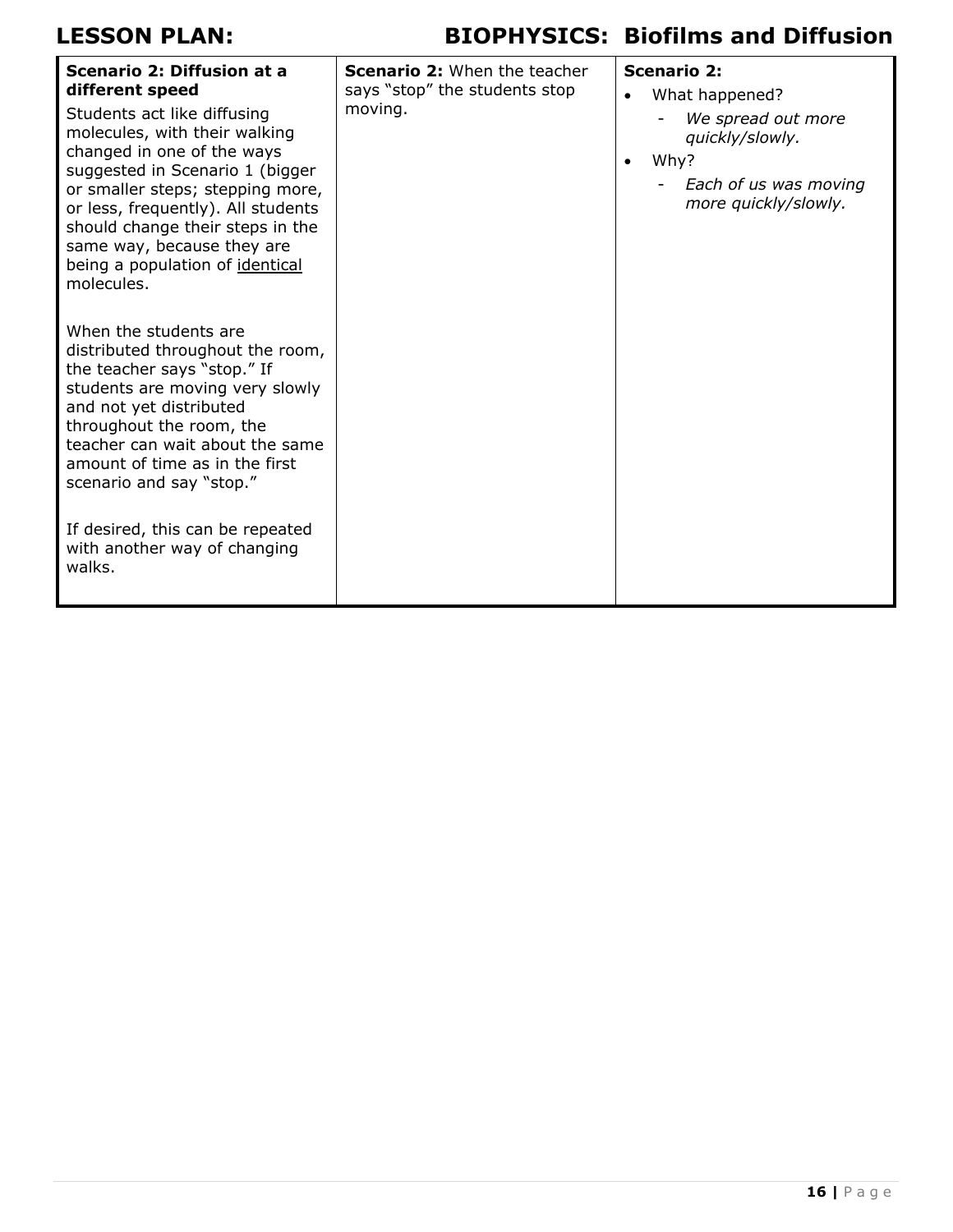## **PART 2: Diffusion & the Diffusion Constant**

### **Explanation: Estimated Time**: 20 min

**Overview of Activity:** Students will use an algebraic equation to understand the relationship between diffusion and different parameters, such as temperature, viscosity of the surrounding fluid, and the size of the diffusing molecule or particle.

**Resources Needed:** Handout for the diffusion constant, or poster paper and markers.

### **Safety Considerations:** None.

| What teacher is doing:                                                                                                                                                                                                                                                                                                                                                                                                                                                                                                                                                                                                                                                                                                                                                                                                                                                    | What the student does:                                                                                                                                                                                                                                                                                                                             | <b>Possible questions to ask</b><br>students and anticipated<br>student response                                                                                                                                                                                                                                                                                                                                                                                                                                                                                                                                                                                                                                                                                                                |
|---------------------------------------------------------------------------------------------------------------------------------------------------------------------------------------------------------------------------------------------------------------------------------------------------------------------------------------------------------------------------------------------------------------------------------------------------------------------------------------------------------------------------------------------------------------------------------------------------------------------------------------------------------------------------------------------------------------------------------------------------------------------------------------------------------------------------------------------------------------------------|----------------------------------------------------------------------------------------------------------------------------------------------------------------------------------------------------------------------------------------------------------------------------------------------------------------------------------------------------|-------------------------------------------------------------------------------------------------------------------------------------------------------------------------------------------------------------------------------------------------------------------------------------------------------------------------------------------------------------------------------------------------------------------------------------------------------------------------------------------------------------------------------------------------------------------------------------------------------------------------------------------------------------------------------------------------------------------------------------------------------------------------------------------------|
| Teacher passes out handouts<br>and walks students through a<br>discussion of the different<br>parameters in the diffusion<br>constant; as shown in the first<br>page of the handout.<br>$D = \frac{k_B T}{6 \pi \eta r}$<br>Teacher: Do you recognize any<br>of these variables?<br>Teacher explains what each<br>variable represents and gives<br>background on any terms they<br>not familiar with (i.e., $k_B$ , $\eta$ ).<br>$k_R$ is the Boltzman constant;<br>$\bullet$<br>relates kinetic energy of a<br>particle to temperature.<br>$T$ is temperature.<br>$\bullet$<br>$\eta$ is the viscosity (How<br>$\bullet$<br>resistant to force a fluid is;<br>how "thick" a fluid is.)<br>Teacher asks students to make<br>an inference about what it<br>means if it has a higher diffusion<br>constant: Does this mean the<br>particles spread out faster or<br>slower? | Students actively participate in<br>discussion.<br>Students point out the variables<br>they know and take guided notes<br>on the ones they are unfamiliar<br>with.<br>Students discuss how the<br>different parameters would<br>affect the diffusion constant.<br>Students discuss what a larger<br>diffusion coefficient means,<br>comparatively. | What will increasing<br>temperature do to the<br>diffusion constant? Why?<br>Increase it, because<br>molecules move faster<br>when it's hotter<br>Temperature is in the<br>numerator of the<br>fraction.<br>What will decreasing<br>temperature do to the<br>diffusion constant?<br>Decrease it, because<br>molecules move slower.<br>What will increasing the<br>viscosity of the surrounding<br>fluid do to the diffusion<br>constant? Why?<br>Decrease it, because<br>molecules move slower,<br>because of increased<br>fluid resistance. Viscosity<br>is in the denominator<br>of the fraction.<br>What will increasing the size<br>of the particle do to the<br>diffusion constant? Why?<br>Decrease it, because<br>molecules move slower,<br>because they have more<br>surface area to be |
| Teacher prompts students to<br>qualitatively think about how the<br>parameter effects particle<br>movement (i.e., particles move<br>faster when it's hotter, so the<br>constant would be higher).                                                                                                                                                                                                                                                                                                                                                                                                                                                                                                                                                                                                                                                                         |                                                                                                                                                                                                                                                                                                                                                    | dragged on by fluid.<br>Radius is in the<br>denominator of the<br>fraction.                                                                                                                                                                                                                                                                                                                                                                                                                                                                                                                                                                                                                                                                                                                     |
| Teacher has students verify their<br>qualitative statements with<br>quantitative statements: Looking                                                                                                                                                                                                                                                                                                                                                                                                                                                                                                                                                                                                                                                                                                                                                                      | Students discuss how their<br>qualitative statements are                                                                                                                                                                                                                                                                                           |                                                                                                                                                                                                                                                                                                                                                                                                                                                                                                                                                                                                                                                                                                                                                                                                 |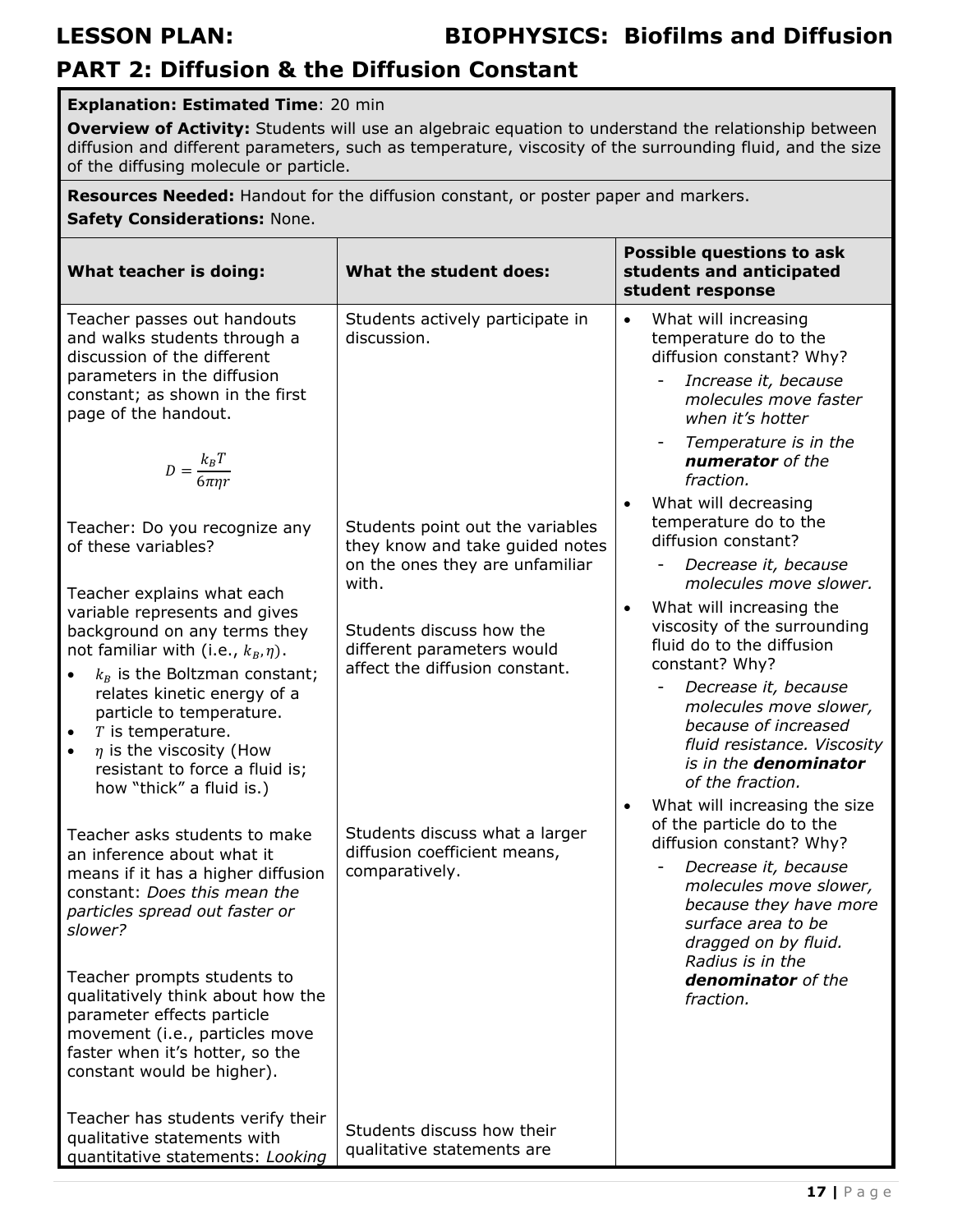| at the equation, if the<br>temperature was twice as high,<br>how would that effect our<br>diffusion constant?                                                                                                                                                                   | supported by the location of the<br>variables in the equation.                                                                                                      |  |
|---------------------------------------------------------------------------------------------------------------------------------------------------------------------------------------------------------------------------------------------------------------------------------|---------------------------------------------------------------------------------------------------------------------------------------------------------------------|--|
| Teacher asks students to answer<br>questions on the second page of<br>the worksheet (application of the<br>diffusion constant equation),<br>using the first page for<br>reference. This can be done as<br>individual work or in pairs or<br>small groups.                       | Students work on the second<br>page of the handout individually.                                                                                                    |  |
| Teacher asks students to share<br>their answers. This might be<br>best split up into two parts -<br>students first work on and share<br>answers for questions 1 and 2,<br>and then work on and share<br>answers for questions 3 and 4.                                          | Students share answers to these<br>questions with the class.                                                                                                        |  |
| If needed, at the whiteboard or<br>notepad, the teacher can walk<br>students through plugging in<br>parameter values (question 3<br>and 4B) and algebraic<br>manipulation (question 4A).<br>Alternately, a student can come<br>to the front of the room and<br>work through it. | Students work through/take<br>notes on the problems as the<br>teacher walks through this<br>process so they can understand<br>how to approach questions 3 and<br>4. |  |
| <b>NOTE: Slides are available</b><br>with the formula for the<br>diffusion constant that<br>outlines each of the<br>parameters that affect it.                                                                                                                                  |                                                                                                                                                                     |  |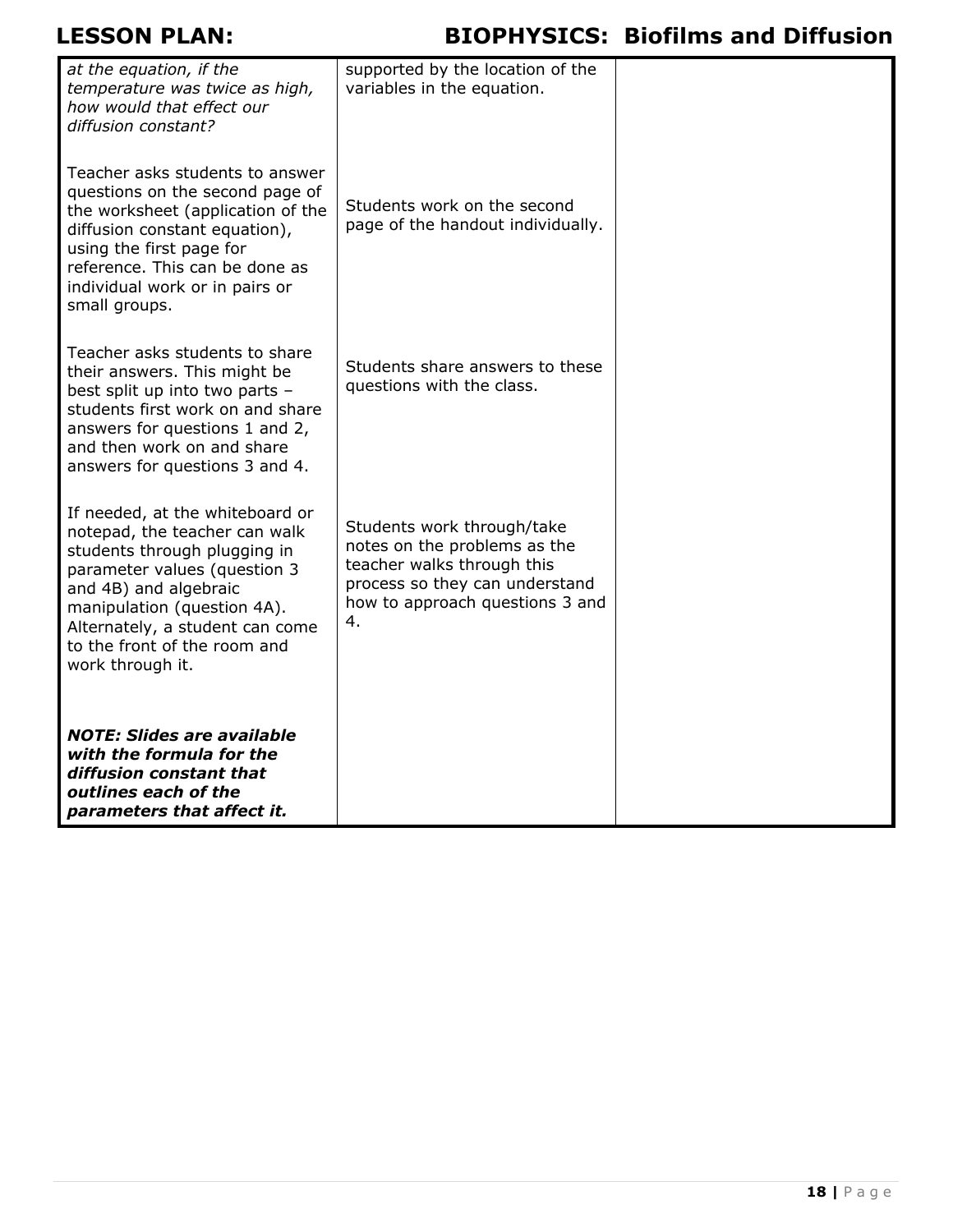# **PART 2: Diffusion & the Diffusion Constant**

| <b>Evaluation</b>                                                                                                                                                                                                                           |                        |                                                                           |  |
|---------------------------------------------------------------------------------------------------------------------------------------------------------------------------------------------------------------------------------------------|------------------------|---------------------------------------------------------------------------|--|
| <b>Overview of Activity:</b>                                                                                                                                                                                                                |                        |                                                                           |  |
| <b>Resources Needed: Handouts for the diffusion constant.</b>                                                                                                                                                                               |                        |                                                                           |  |
| <b>Safety Considerations: None.</b>                                                                                                                                                                                                         |                        |                                                                           |  |
| What teacher is doing:                                                                                                                                                                                                                      | What the student does: | Possible questions to ask<br>students and anticipated<br>student response |  |
| Throughout the lesson and<br>activity, teacher uses formative<br>assessments to determine how<br>much students are<br>understanding and if they are<br>grasping the new concepts.<br>Summative assessment is<br>completed by evaluating the |                        |                                                                           |  |
| student work products (the<br>response on the guided<br>notes/handouts), as well as the<br>post-activity discussion.                                                                                                                        |                        |                                                                           |  |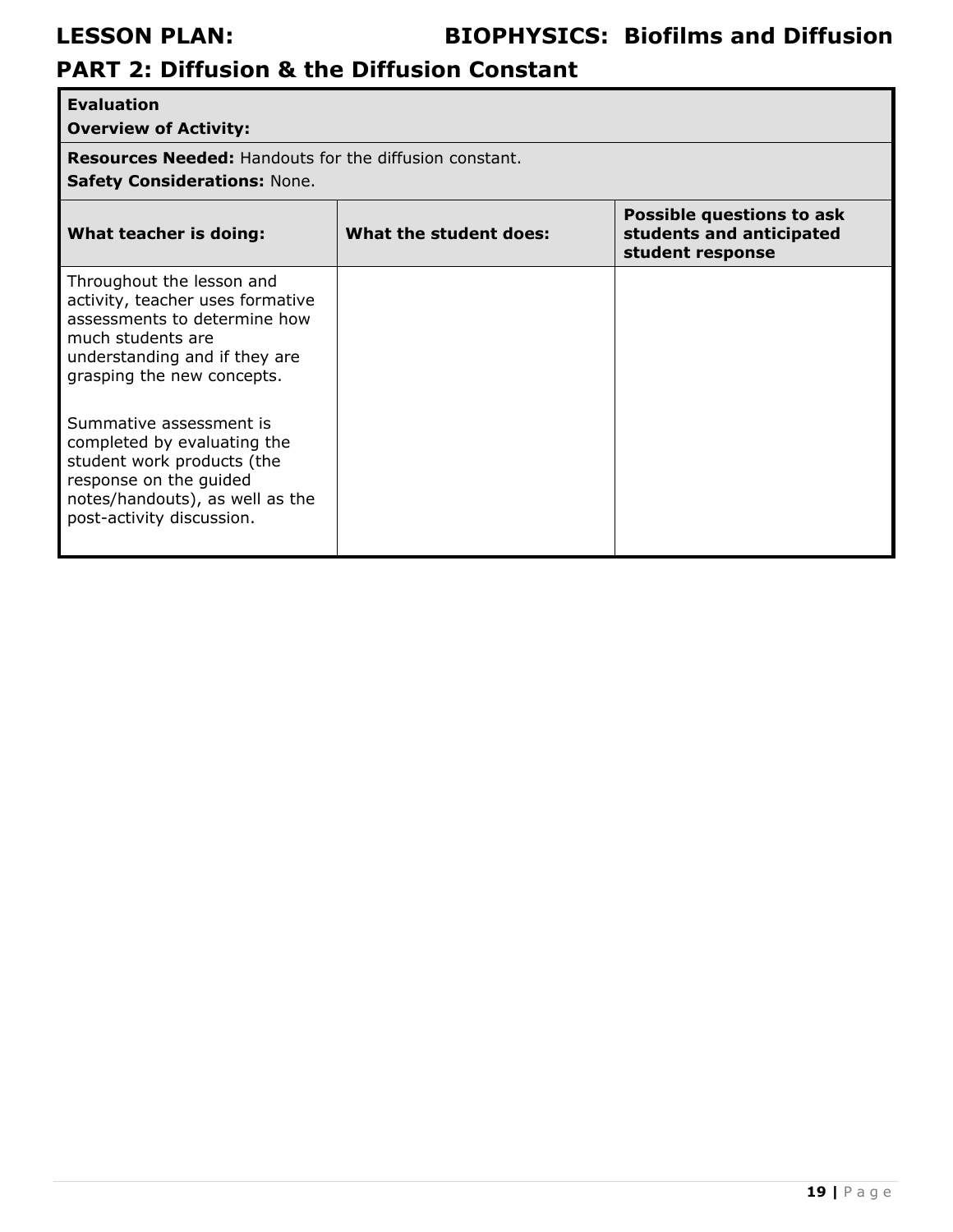# **PART 2: Diffusion & the Diffusion Constant**

| <b>Elaboration: Estimated time: 5 minutes</b><br><b>Overview of Activity: Whole class discussion</b>                                                                                                                                                                                                                                                                                                                                                                                                                                                                                                                                                                                   |                                                 |                                                                                                                                                                                                                                                                                                                                                                                                                                                                                   |  |
|----------------------------------------------------------------------------------------------------------------------------------------------------------------------------------------------------------------------------------------------------------------------------------------------------------------------------------------------------------------------------------------------------------------------------------------------------------------------------------------------------------------------------------------------------------------------------------------------------------------------------------------------------------------------------------------|-------------------------------------------------|-----------------------------------------------------------------------------------------------------------------------------------------------------------------------------------------------------------------------------------------------------------------------------------------------------------------------------------------------------------------------------------------------------------------------------------------------------------------------------------|--|
| Resources Needed: Handouts for diffusion constant.<br><b>Safety Considerations:</b>                                                                                                                                                                                                                                                                                                                                                                                                                                                                                                                                                                                                    |                                                 |                                                                                                                                                                                                                                                                                                                                                                                                                                                                                   |  |
| What teacher is doing:                                                                                                                                                                                                                                                                                                                                                                                                                                                                                                                                                                                                                                                                 | What the student does:                          | <b>Possible questions to ask</b><br>students and anticipated<br>student response                                                                                                                                                                                                                                                                                                                                                                                                  |  |
| Teacher leads discussion on<br>where diffusion is important in<br>biology and in other situations,<br>and the importance of studying<br>diffusion.<br>After student discussion, if these<br>answers haven't come up,<br>suggest the following:<br>Water and molecules<br>made by biological cells<br>can diffuse within those<br>cells<br>Oxygen and nutrients can<br>diffuse to cells (as for the<br>bacteria discussed in the<br>start of this lesson) and<br>waste products can diffuse<br>away<br>Antibiotics and other<br>$\overline{\phantom{a}}$<br>medicine can diffuse into<br>cells and into intercellular<br>spaces where there's no<br>flow to provide active<br>transport | Students actively participate in<br>discussion. | Where is diffusion an<br>$\bullet$<br>important way of<br>transporting (changing the<br>location of) molecules?<br>biofilms - nutrients for<br>growth and antibiotics for<br>killing bacteria<br>Now that you have thought<br>$\bullet$<br>about how diffusions, what<br>questions do you think<br>scientists have when<br>studying diffusion? What<br>kinds of experiments could<br>they preform to investigate<br>these issues?<br>How do you think diffusion<br>could help us? |  |
| Teacher asks students to<br>brainstorm questions they have<br>about diffusion and discusses<br>ways these questions could be<br>answered.                                                                                                                                                                                                                                                                                                                                                                                                                                                                                                                                              |                                                 |                                                                                                                                                                                                                                                                                                                                                                                                                                                                                   |  |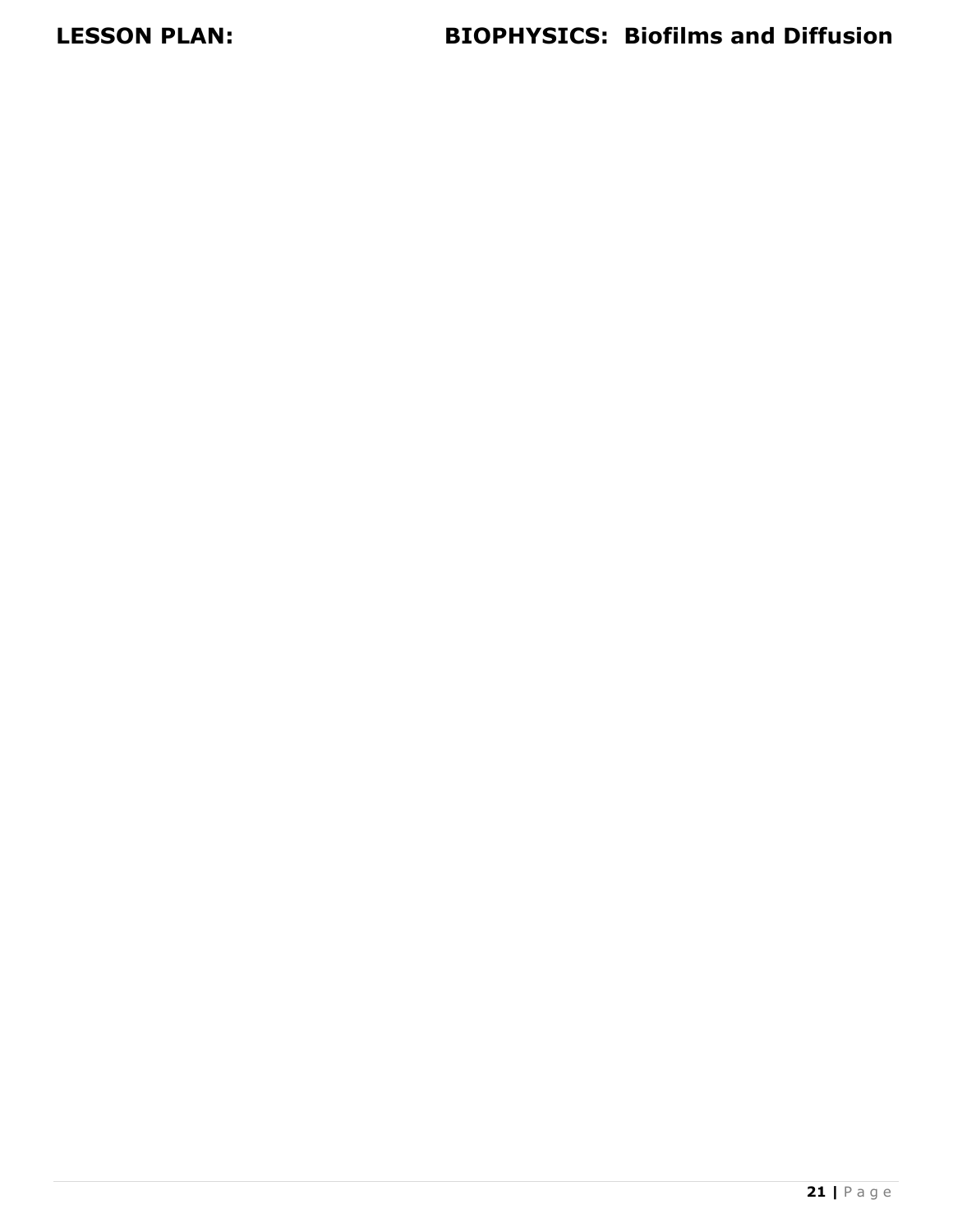## **PART 3: Diffusion of Antibiotics**

### **Engagement: Estimated Time:** 8 minutes

**Overview of Activity:** Students discuss what they know about antibiotics, antimicrobials, and antibiotic resistant bacteria.

**Resources Needed:** Giant notepad and markers OR whiteboard and dry erase markers. **Safety Considerations:** None.

**What teacher is doing: What the student does: Possible questions to ask students and anticipated student response**  The teacher will have students brainstorm "What do we know about antibiotics" The teacher prepares a large page or whiteboard to write students' responses upon. The teacher facilitates students' discussion and invites groups to share their answers. Teacher guides discussion to include the development of antibiotic resistance as a large and growing problem, and the need to find new antibiotics. If this lesson is done in combination with the part of Lesson 1 on natural selection and the spread of antibiotic resistance, the teacher may prompt students to remember what happened in Scenario 3. If students are reluctant to share, teacher will ask students to talk to a partner for 2 minutes before a group share out. *NOTE: Slides on antibiotic resistance are available.* Students share out responses.  $\|\cdot\|$  What do we know about antibiotics? - *Type of medicine*  - *Doctor prescribes them*  - *Kill bacteria*  - *Don't work against viruses*  Do antibiotics always work successfully to kill bacteria and thereby cure disease? *No – antibiotic resistance*  • How could we make this better? - *Try to prevent bacterial illness (handwashing, etc.)*  **Take the full course of** *antibiotics as prescribed*  - *Find new ways to kill or inhibit bacteria, including new antibiotics*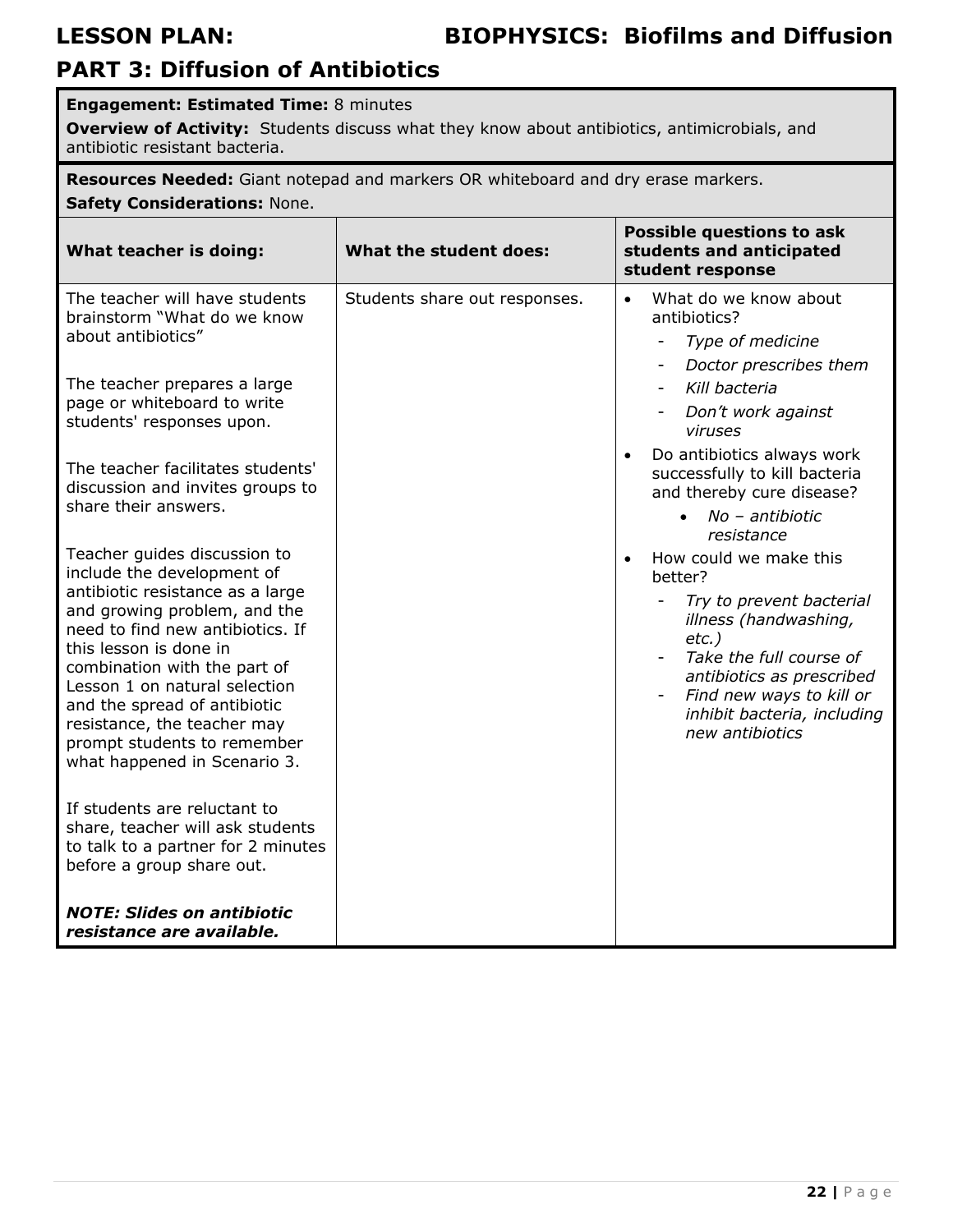# **PART 3: Diffusion of Antibiotics**

| <b>Exploration: Estimated Time: 20 min</b><br><b>Overview of Activity:</b>                                                                                                                                                                                                                                                                                                                                                                                                                                                          |                        |                                                                           |
|-------------------------------------------------------------------------------------------------------------------------------------------------------------------------------------------------------------------------------------------------------------------------------------------------------------------------------------------------------------------------------------------------------------------------------------------------------------------------------------------------------------------------------------|------------------------|---------------------------------------------------------------------------|
| <b>Resources Needed:</b>                                                                                                                                                                                                                                                                                                                                                                                                                                                                                                            |                        |                                                                           |
| <b>Safety Considerations:</b>                                                                                                                                                                                                                                                                                                                                                                                                                                                                                                       |                        |                                                                           |
| What teacher is doing:                                                                                                                                                                                                                                                                                                                                                                                                                                                                                                              | What the student does: | Possible questions to ask<br>students and anticipated<br>student response |
| <b>Option 1: Hands-On Activity</b><br>NOTE: Preparation for the<br>exploration is required 24-48<br>hours prior to the lab, including<br>creating agar plates streaked<br>with bacteria. Labs restricted<br>from using bacteria specimens<br>can use food coloring spread on<br>agar plates as a replacement.<br>Instruction module, including<br>detailed explanation and videos<br>on lab prep and experimentation<br>are provided here:<br>https://journals.plos.org/plosbiol<br>ogy/article?id=10.1371/journal.p<br>bio.1002044 |                        |                                                                           |
| <b>Option 2: Video presentation</b><br>of Lab<br>If it is not possible to complete<br>the lab as a hands-on activity,<br>students can follow along with<br>the video to watch how the work<br>is performed or listen to the<br>teacher's description of the lab<br>and observations they made<br>along the way. Video is available<br>online:<br>https://journals.plos.org/plosbiol<br>ogy/article?id=10.1371/journal.p<br>bio.1002044#sec008                                                                                       |                        |                                                                           |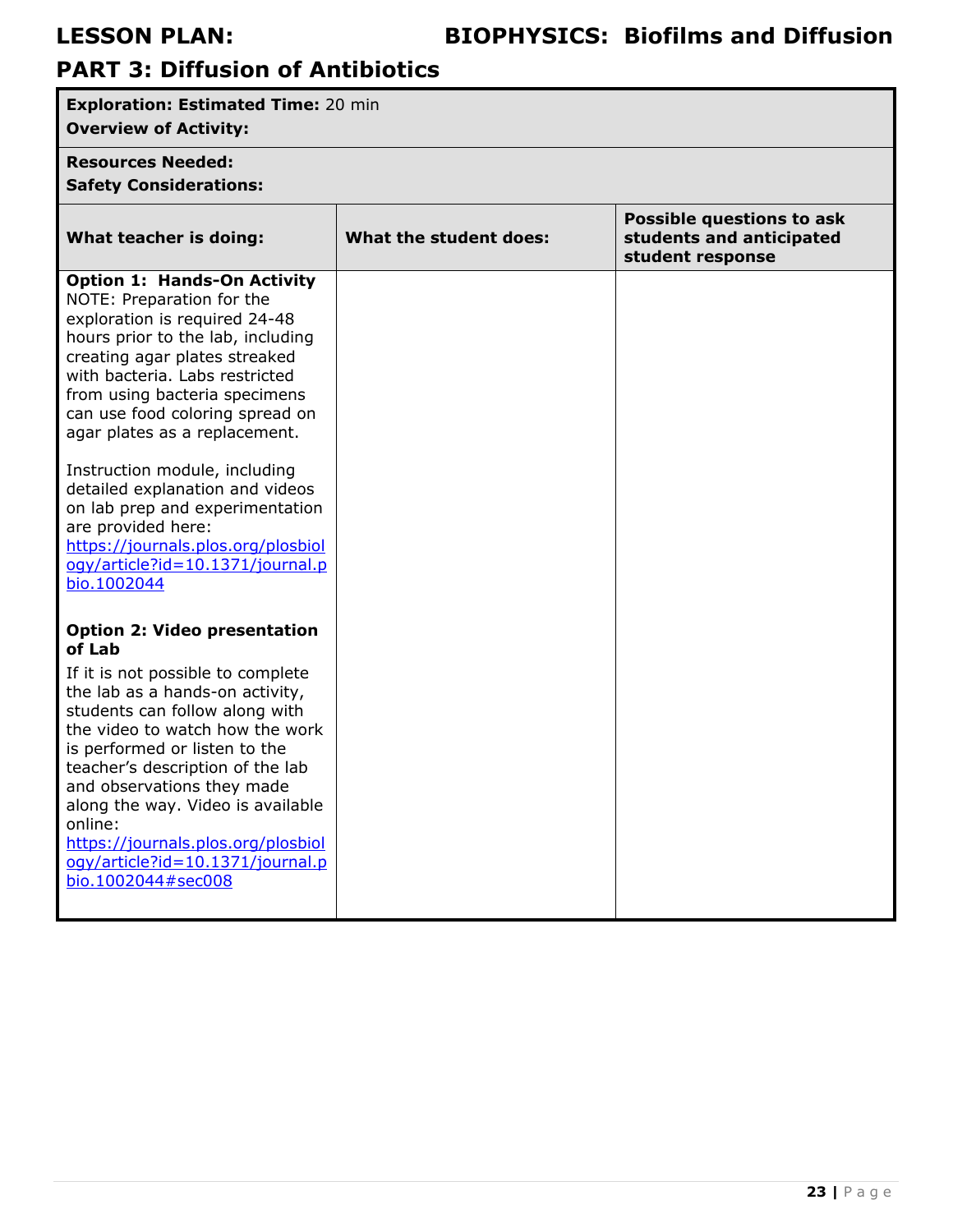## **PART 3: Diffusion of Antibiotics**

### **Explanation: Estimated Time**: 20 min

**Overview of Activity:** Students discuss and answer questions about how inhibition of bacteria relates to diffusion of an antibiotic and therefore the size of the antibiotic molecule.

**Resources Needed:** Handout for "Diffusion of antibiotics", or poster paper and markers.

**Safety Considerations:** None.

| What teacher is doing:                                                                                                                                                                                                               | What the student does:          | <b>Possible questions to ask</b><br>students and anticipated<br>student response                                                                                                                                                                      |
|--------------------------------------------------------------------------------------------------------------------------------------------------------------------------------------------------------------------------------------|---------------------------------|-------------------------------------------------------------------------------------------------------------------------------------------------------------------------------------------------------------------------------------------------------|
| Teacher passes out guided<br>notes/handout and walks<br>through the equation describing<br>how the size of the inhibition<br>zone $(L^2)$ depends on different<br>experimental parameters.<br>$L^2 = 4DT_c ln(C_o) + F(D, T_c, C_c)$ | Students follow teacher's lead. | What part of this equation<br>$\bullet$<br>corresponds to the<br>independent variable x<br>(which we controllably vary<br>in our experiment) and what<br>part corresponds to the<br>dependent variable $y$ (what<br>we measure in our<br>experiment)? |
| Where,<br>$L$ is the radius of the inhibition<br>zone;                                                                                                                                                                               |                                 | $ln(Co)$ is the<br>independent variable.<br>Students may say that                                                                                                                                                                                     |
| $D$ is the diffusion constant;                                                                                                                                                                                                       |                                 | $C_{\alpha}$ is the independent<br>variable - this is also                                                                                                                                                                                            |
| $T_c$ is the critical preincubation<br>time, beyond which no<br>inhibition of bacterial growth<br>is seen;                                                                                                                           |                                 | true. We use the natural<br>log of $Co$ here because<br>that makes this equation<br>linear.                                                                                                                                                           |
| $Co$ is the prepared<br>concentration of active<br>ingredient;                                                                                                                                                                       |                                 | $L^2$ is the dependent<br>variable.                                                                                                                                                                                                                   |
| $C_c$ is the lowest (critical)<br>concentration of<br>antimicrobial compound that<br>is observed to inhibit                                                                                                                          |                                 | What part of this equation<br>corresponds to the slope m<br>and what part corresponds to<br>the intercept b?                                                                                                                                          |
| bacterial growth.                                                                                                                                                                                                                    |                                 | $4DT_c$ is the slope.<br>$F(D, T_c, C_c)$ is the intercept                                                                                                                                                                                            |
| Two key parameters (antibiotic                                                                                                                                                                                                       |                                 |                                                                                                                                                                                                                                                       |
| concentration, $C_c$ , and pre-<br>incubation time, $T_c$ ) can be<br>varied and the resulting<br>measurement of inhibition zone<br>size can be fit, using a linear                                                                  |                                 | If you know the slope here,<br>what else do you need to<br>know to find the molecule's<br>diffusion constant?                                                                                                                                         |
| function, to find the information<br>needed to determine the<br>antibiotic molecule's diffusion                                                                                                                                      |                                 | Critical pre-incubation<br>time $T_c$ .                                                                                                                                                                                                               |
| constant.                                                                                                                                                                                                                            |                                 | How could you find out what<br>$\bullet$                                                                                                                                                                                                              |
| Teacher walks through the                                                                                                                                                                                                            |                                 | $T_c$ . is?                                                                                                                                                                                                                                           |
| similarity of this model to linear<br>equations in slope-intercept<br>form, and how preforming a                                                                                                                                     |                                 | Try different pre-<br>incubation times and see<br>what works                                                                                                                                                                                          |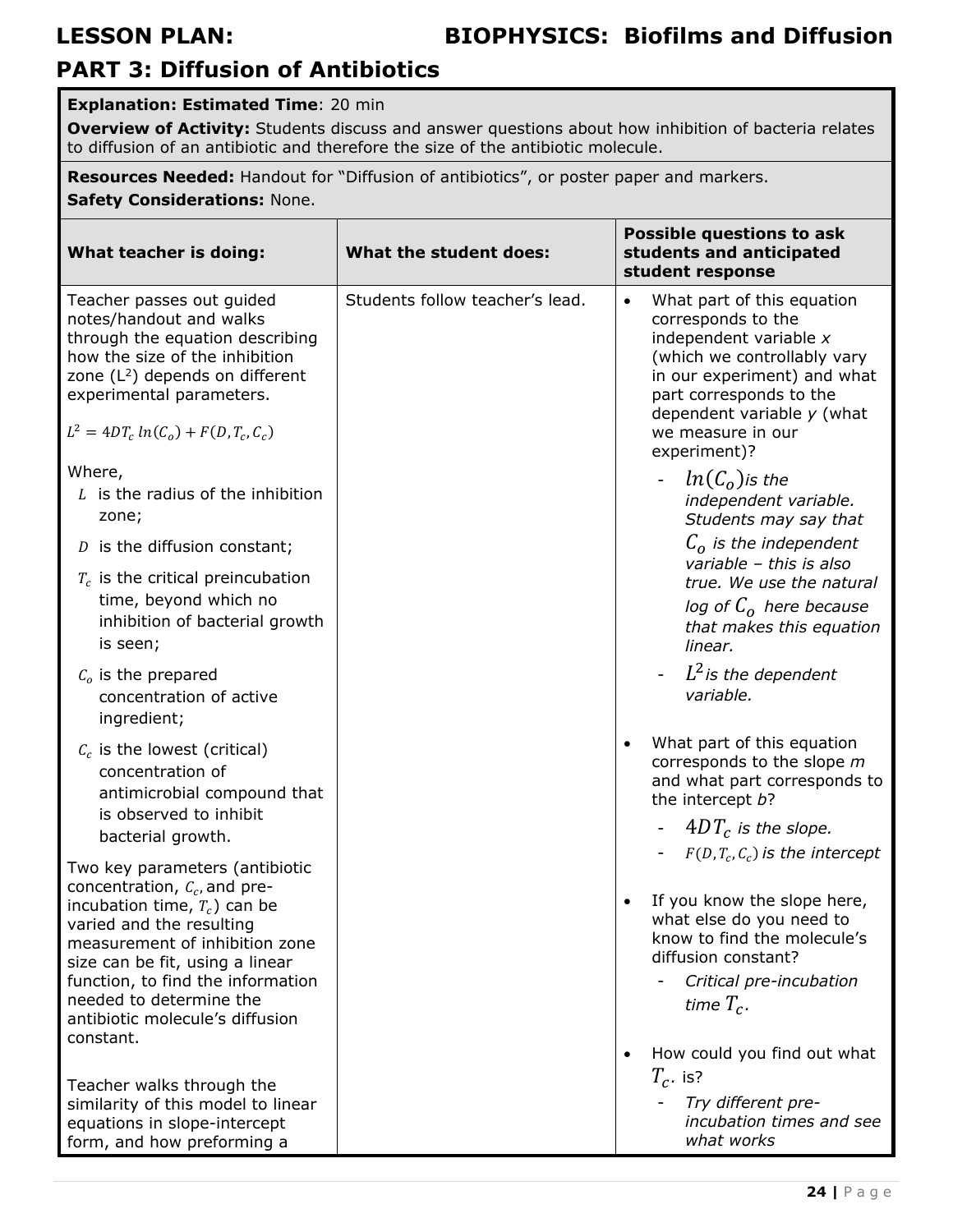| linear regression will help solve<br>for unknown quantities.                                                                                                                           | Students discuss the "Think"<br>about it" questions and answer<br>them on the worksheet.                                                                                                                                                                                                     | Look it up in a<br>book/Google, or ask a<br>scientist/doctor/expert. |
|----------------------------------------------------------------------------------------------------------------------------------------------------------------------------------------|----------------------------------------------------------------------------------------------------------------------------------------------------------------------------------------------------------------------------------------------------------------------------------------------|----------------------------------------------------------------------|
| Teacher prompts students to<br>follow the examples on the<br>handout and apply their<br>understanding to the "Think"<br>about it" on the handout.                                      | NOTE: This approach won't<br>work because this isn't the type<br>of thing that is already known -<br>it needs to be measured afresh<br>for each organism, antibiotic,<br>and set of growth conditions.<br>This could be a good opportunity<br>to talk about the process of<br>doing science. |                                                                      |
| <b>NOTE: Slides are available</b><br>with a walk-through of the<br>formula describing the size of<br>the inhibition zone, plus<br>information relating diffusion<br>to molecular size. |                                                                                                                                                                                                                                                                                              |                                                                      |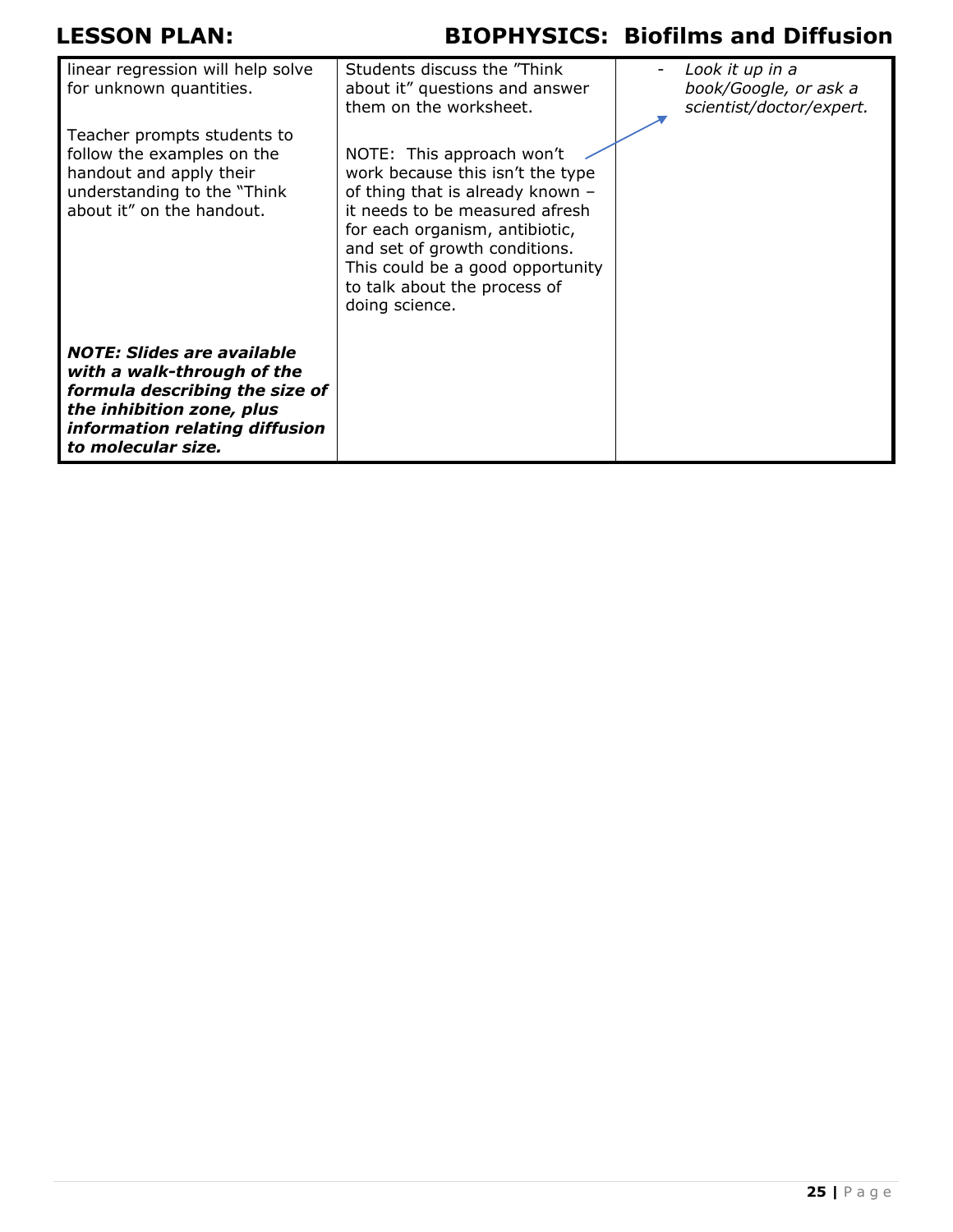# **PART 3: Diffusion of Antibiotics**

### **Evaluation**

**Overview of Activity:** 

**Resources Needed:** Giant notepad and markers OR whiteboard and dry erase markers. **Safety Considerations:** None.

| What teacher is doing:                                                                                                                                                                                                                                                                                                                                              | What the student does: | Possible questions to ask<br>students and anticipated<br>student response                                                                                              |
|---------------------------------------------------------------------------------------------------------------------------------------------------------------------------------------------------------------------------------------------------------------------------------------------------------------------------------------------------------------------|------------------------|------------------------------------------------------------------------------------------------------------------------------------------------------------------------|
| Throughout the lesson and<br>activity, teacher uses formative<br>assessments to determine how<br>much students are<br>understanding and if they are<br>grasping the new concepts.<br>Summative assessment is<br>completed by evaluating the<br>student work products (response<br>on the guided notes/handouts),<br>as well as and the post activity<br>discussion. |                        | Can someone summarize<br>what we did in the lab today?<br>What data did we collect?<br>Can someone list several<br>reasons why this type of<br>analysis is beneficial? |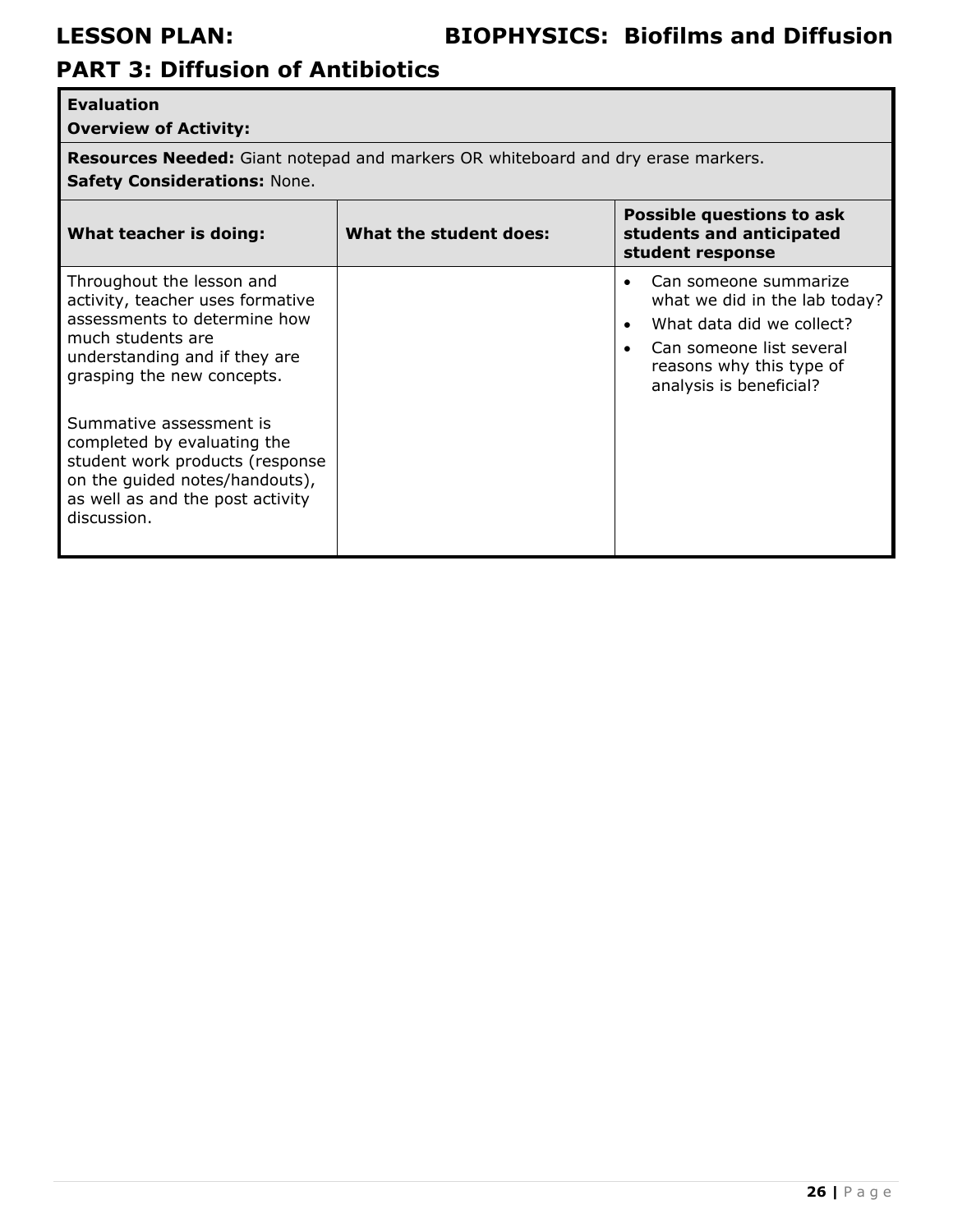## **PART 3: EXTENSION: Using Diffusion to Estimate the Molecular Weight of Antibiotics**

| <b>Elaboration: Estimated time: 5 minutes</b><br><b>Overview of Activity: Whole class discussion</b>                                                                                                                                                                                                                                                                                                                                                                                            |                                                 |                                                                                                                                                                                                                                                                                                                                                                                                                                                                                                                                                                                                               |  |
|-------------------------------------------------------------------------------------------------------------------------------------------------------------------------------------------------------------------------------------------------------------------------------------------------------------------------------------------------------------------------------------------------------------------------------------------------------------------------------------------------|-------------------------------------------------|---------------------------------------------------------------------------------------------------------------------------------------------------------------------------------------------------------------------------------------------------------------------------------------------------------------------------------------------------------------------------------------------------------------------------------------------------------------------------------------------------------------------------------------------------------------------------------------------------------------|--|
| Resources Needed: Handout for "extension - using diffusion to estimate the molecular weight of<br>antibiotics", or poster paper notepad and markers.<br><b>Safety Considerations: None.</b>                                                                                                                                                                                                                                                                                                     |                                                 |                                                                                                                                                                                                                                                                                                                                                                                                                                                                                                                                                                                                               |  |
| What teacher is doing:                                                                                                                                                                                                                                                                                                                                                                                                                                                                          | What the student does:                          | <b>Possible questions to ask</b><br>students and anticipated<br>student response                                                                                                                                                                                                                                                                                                                                                                                                                                                                                                                              |  |
| Teacher leads discussion on how<br>to find new antibiotics, including<br>looking for things found in<br>nature that have antibiotic<br>properties ("bio-prospecting").<br>so.<br><b>Note: Slides on</b><br><b>Bioprospecting are available</b><br>as part of this lesson plan.                                                                                                                                                                                                                  | Students actively participate in<br>discussion. | How do we find new types of<br>$\bullet$<br>antibiotics?<br>Take existing antibiotics<br>and change them<br>Create a lot of different<br>types of molecules and<br>test them all to see which<br>ones kill or inhibit bacteria<br>Use viruses to kill bacteria<br>Look for things found in<br>nature that kill or inhibit<br>bacteria<br>If we find something in<br>$\bullet$                                                                                                                                                                                                                                 |  |
| Teacher says:<br>A key step of bioprospecting is<br>figuring out what molecule(s) in<br>a natural product are killing or<br>inhibiting bacteria. That<br>knowledge allows the antibiotic<br>molecule(s) to be produced in<br>greater quantity and given in<br>more concentration. Knowing an<br>antibiotic's molecular properties<br>can also help scientists<br>understand how it kills or inhibits<br>bacteria and can give warnings<br>for ways in which it might hurt<br>people or animals. |                                                 | nature that has antibiotic<br>properties, what do scientists<br>need to do to turn that<br>discovery into a useful<br>medicine?<br>Make sure it doesn't hurt<br>people and animals<br>Make sure it works in<br>people and animals<br>Figure out how to give it<br>to people and animals<br>If we find something in<br>nature that has antibiotic<br>properties, what do scientists<br>need to do to turn that<br>discovery into a useful<br>medicine?<br>Make sure it doesn't hurt<br>people and animals<br>Make sure it works in<br>people and animals<br>Figure out how to give it<br>to people and animals |  |
| <b>NOTE: An handout for this</b><br>extension is provided<br>("extension - Using Diffusion<br>to Estimate the Molecular<br><b>Weight of Antibiotics").</b><br><b>Slides for this extension are</b>                                                                                                                                                                                                                                                                                              |                                                 | How could finding an<br>$\bullet$<br>unknown antibiotic<br>molecule's size, using the<br>type of experiments<br>discussed today, help with<br>the discovery and                                                                                                                                                                                                                                                                                                                                                                                                                                               |  |